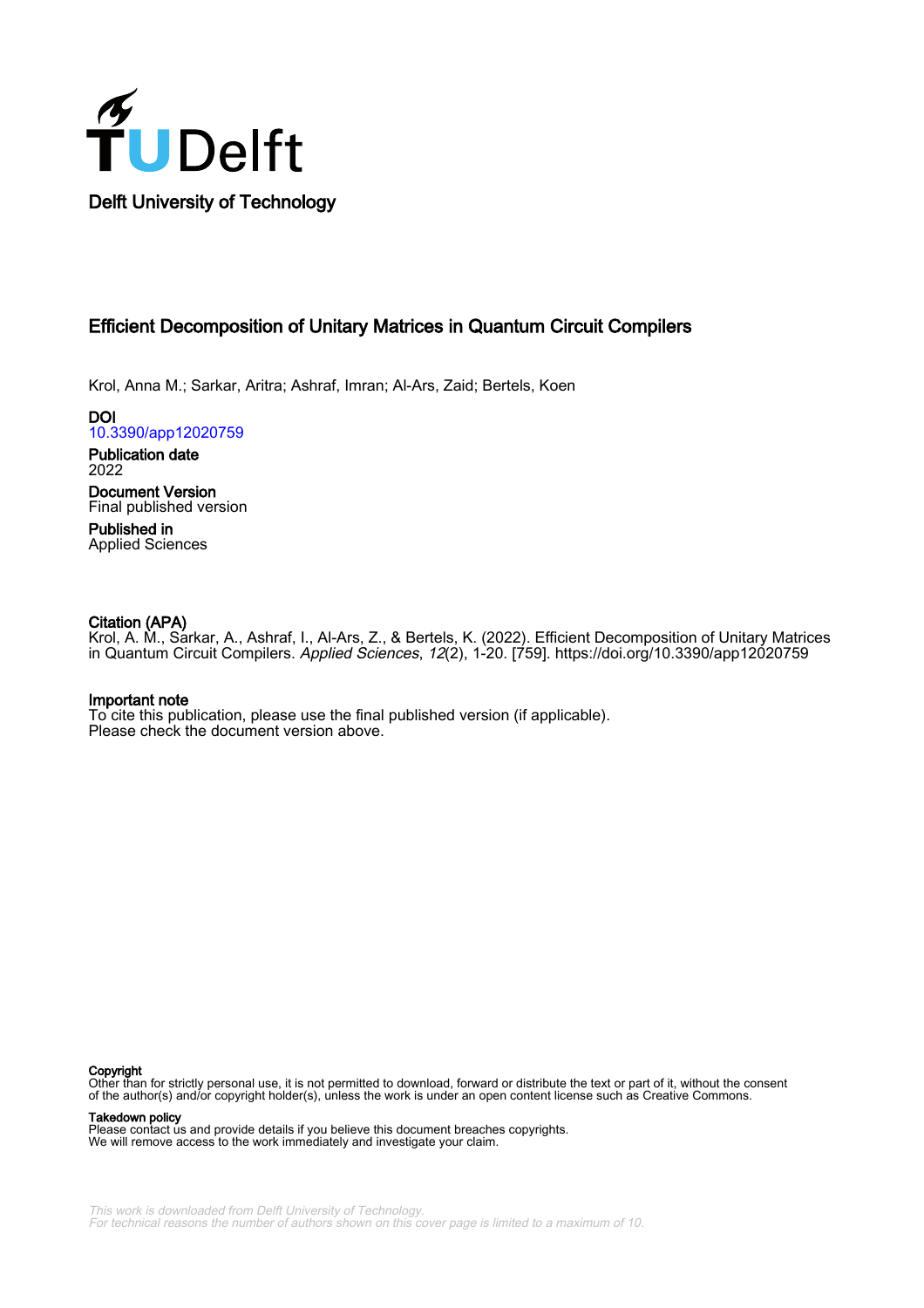



# *Article* **Efficient Decomposition of Unitary Matrices in Quantum Circuit Compilers**

**Anna M. Krol 1,[\\*](https://orcid.org/0000-0003-0066-4299) , Aritra Sarkar <sup>1</sup> [,](https://orcid.org/0000-0002-3026-6892) Imran Ashraf <sup>2</sup> , Zaid Al-Ars <sup>1</sup> and Koen Bertels 3,4**

- <sup>1</sup> Quantum & Computer Engineering Department, Delft University of Technology, Mekelweg 4,
- 2628 CD Delft, The Netherlands; A.Sarkar-3@tudelft.nl (A.S.); Z.Al-Ars@tudelft.nl (Z.A.-A.)
- <sup>2</sup> Computer Engineering Department, HITEC University, Taxila 47080, Pakistan; imran.ashraf@hitecuni.edu.pk<br><sup>3</sup> Department of Electrical Engineering, University of Lawye, Oude Markt 12, 2000 Lawye, Pakisium.
- <sup>3</sup> Department of Electrical Engineering, University of Leuven, Oude Markt 13, 3000 Leuven, Belgium; koen.bertels@qbee.eu
- <sup>4</sup> Department of Informatics Engineering, Faculty of Engineering, University of Porto, Praça de Gomes Teixeira, 4099-002 Porto, Portugal
- **\*** Correspondence: a.m.krol@tudelft.nl

**Abstract:** Unitary decomposition is a widely used method to map quantum algorithms to an arbitrary set of quantum gates. Efficient implementation of this decomposition allows for the translation of bigger unitary gates into elementary quantum operations, which is key to executing these algorithms on existing quantum computers. The decomposition can be used as an aggressive optimization method for the whole circuit, as well as to test part of an algorithm on a quantum accelerator. For the selection and implementation of the decomposition algorithm, perfect qubits are assumed. We base our decomposition technique on Quantum Shannon Decomposition, which generates  $O(\frac{3}{4}4^n)$ controlled-not gates for an *n*-qubit input gate. In addition, we implement optimizations to take advantage of the potential underlying structure in the input or intermediate matrices, as well as to minimize the execution time of the decomposition. Comparing our implementation to Qubiter and the UniversalQCompiler (UQC), we show that our implementation generates circuits that are much shorter than those of Qubiter and not much longer than the UQC. At the same time, it is also up to 10 times as fast as Qubiter and about 500 times as fast as the UQC.

**Keywords:** unitary decomposition; Quantum Shannon Decomposition; quantum compiler; quantum computing; quantum circuit optimization

## **1. Introduction**

Quantum computing is promising to provide the next phase of performance improvement for large-scale computing. To this end, many different algorithms have been developed in the theoretical domain, such as Shor's algorithm for prime factorization in polynomial time [\[1\]](#page-19-0), or Grover's algorithm for finding a specific input corresponding to polynomial time [1], or Grov<br>some output in √N time [\[2\]](#page-19-1).

Recent years have seen some great strides in the field of physical implementations of quantum computers as well. However, these still have some big limitations on the number of qubits, the error rates and the length of the circuits that can be executed on them. Although quantum computers with as many as 128 qubits already exist [\[3\]](#page-19-2), error rates are of the order  $10^{-2}$ – $10^{-3}$  per gate [\[4\]](#page-19-3). Therefore, executing a circuit on a physical quantum chip requires significant error correction, as well as mapping, scheduling and other such measures [\[5\]](#page-19-4).

These algorithms are executed on simulators, which come with their own set of restrictions. Some simulators require the use of specific qubit topology and limit possible qubit states or the number of qubits, and all of them are bound by the classical resources of the system the simulation is run on. The main resource limit is the memory necessary to store the quantum circuit and the total qubit state, which is dependent on the length



**Citation:** Krol, A.M.; Sarkar, A.; Ashraf, I.; Al-Ars, Z.; Bertels, K. Efficient Decomposition of Unitary Matrices in Quantum Circuit Compilers. *Appl. Sci.* **2022**, *12*, 759. [https://doi.org/10.3390/app](https://doi.org/10.3390/app12020759) [12020759](https://doi.org/10.3390/app12020759)

Academic Editor: Mario Piattini

Received: 29 November 2021 Accepted: 7 January 2022 Published: 12 January 2022

**Publisher's Note:** MDPI stays neutral with regard to jurisdictional claims in published maps and institutional affiliations.



**Copyright:** © 2022 by the authors. Licensee MDPI, Basel, Switzerland. This article is an open access article distributed under the terms and conditions of the Creative Commons Attribution (CC BY) license [\(https://](https://creativecommons.org/licenses/by/4.0/) [creativecommons.org/licenses/by/](https://creativecommons.org/licenses/by/4.0/)  $4.0/$ ).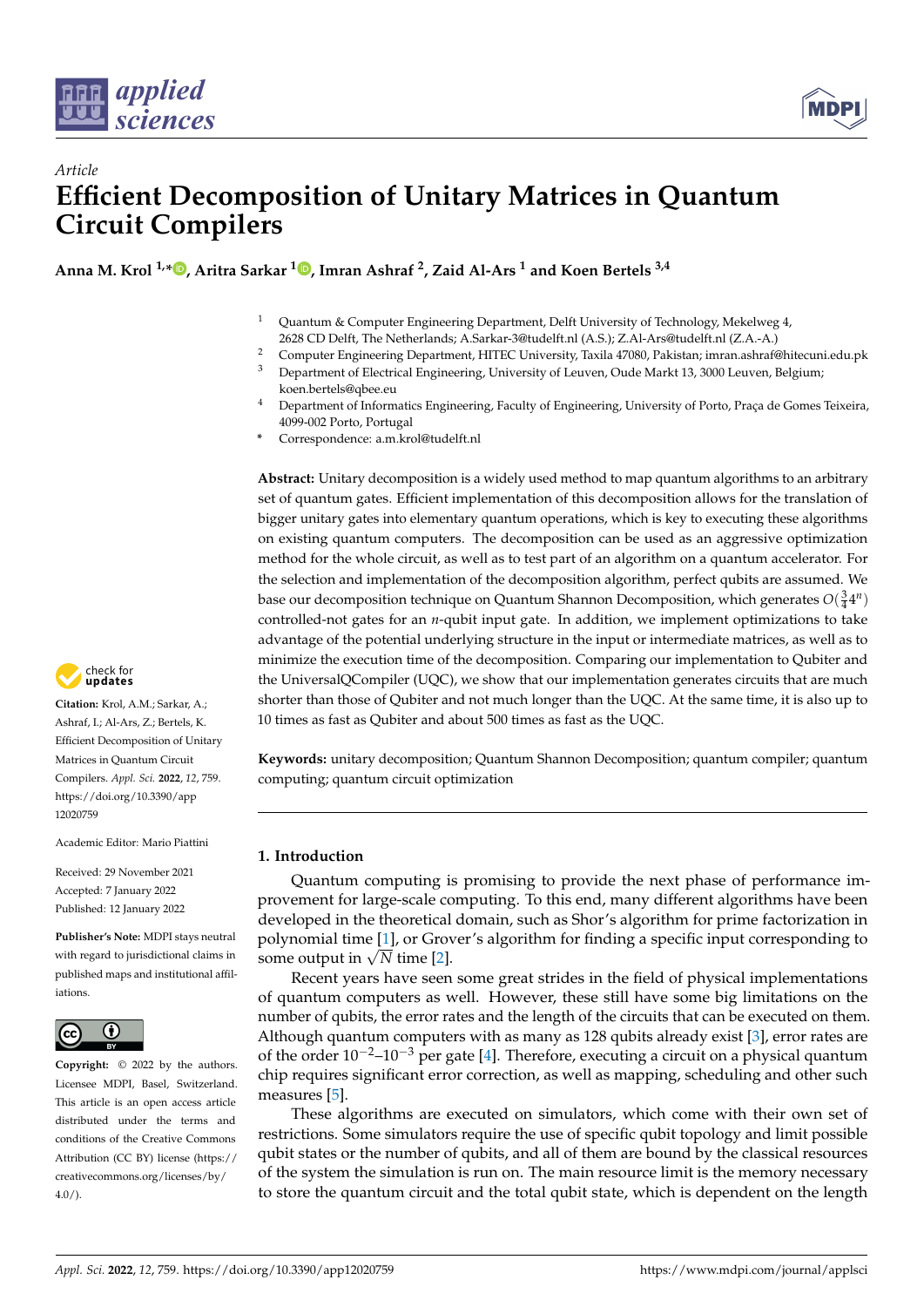of the circuit, the number of qubits and the degree of superposition. These also influence the processing time necessary to simulate the full circuit, which is generally done by some form of matrix multiplications of the qubit state and each gate in the circuit.

Unitary decomposition is the process of translating an arbitrary *unitary* gate (a unitary matrix *U* is a square, complex matrix, of which the inverse (*U*−<sup>1</sup> ) and the conjugate transpose  $(U^{\dagger})$  are the same; i.e.,  $U^{\dagger} = U^{-1}$  and  $UU^{\dagger} = I$  [\[6\]](#page-19-5)) into a specific (universal) set of single and two-qubit gates. Unitary decomposition is necessary because it is not otherwise possible to execute an arbitrary quantum gate on either a simulator or quantum accelerator. This makes it a required feature for algorithms that use any type of gate that is not supported by the target platform or just produce an arbitrary unitary gate that will need to be translated. In this paper, only exact decomposition algorithms will be considered for application on gate-based quantum computing.

This paper proposes a highly-efficient method to implement unitary decomposition for quantum algorithms using Quantum Shannon Decomposition. The paper shows that our approach is up to  $10\times$  more efficient in terms of the number of gates generated for a given unitary matrix size and requires up to 100 times less wall-clock execution time than other implementations. The contributions of this paper are as follows:

- Implementation of Quantum Shannon Decomposition for the unitary decomposition of quantum algorithms;
- Decomposition optimizations that take advantage of the underlying matrix structure;
- The integration and evaluation of our method in the OpenQL quantum programming framework;
- The optimization of the implementation of a quantum genome analysis use-case using our method

This paper is structured as follows. In Section [2,](#page-2-0) applications for unitary decomposition are discussed. Then, in Section [3,](#page-3-0) some background is given on qubits, gate-based computation and the special qubit gates that are used. The specific decomposition method for multi-controlled gates is given in Section [4.](#page-5-0) In Section [5,](#page-6-0) several decomposition algorithms are compared based on their resulting CNOT-count. The implementation of the selected algorithm, Quantum Shannon Decomposition, is outlined in Section [6.](#page-11-0) Optimizations to this implementation can be found in Section [7.](#page-14-0) Experimental results are shown in Section [8](#page-14-1) and compared to other implementations in Section [10.](#page-16-0) Finally, the conclusion and future work can be found in Section [11.](#page-18-0)

#### <span id="page-2-0"></span>**2. Motivation for Unitary Decomposition**

Unitary decomposition is useful in several contexts. The first is the broad class of algorithms that generate arbitrary unitary gates that need to be translated into a quantum circuit, but it is also used to enable the more modular design of quantum algorithms or as an aggressive optimization method.

We will use two quantum algorithms that we have developed in the context of genome sequencing as an example of a possible application for unitary decomposition. With genome sequencing, a genome sequence is first read as many short pieces which then need to be combined to get the full DNA sequence. This is currently done using many different algorithms, which are executed using (classical) high-performance computing systems [\[7\]](#page-19-6).

For genome sequencing using quantum accelerators, the DNA sequences can be stored in superposition. The two algorithms that will be discussed both use a unitary matrix in the process of finding the position of a short read (sequence of a small piece of DNA) on a reference genome. That matrix needs to be decomposed before the algorithm can be run on a quantum accelerator or simulator [\[8\]](#page-19-7).

The first quantum genome sequencing algorithm we will use is Quantum Indexed Bidi-rectional Associative Memory (QiBAM) [\[8\]](#page-19-7). QiBAM uses a unitary oracle  $U(2^n) = I(2^n)$  –  $2 |b_p\rangle \langle b_p |$  assembled from a binomial distribution as  $|b_p^x\rangle = \sqrt{\gamma^{h(p,x)}(1-\gamma)^{n-h(p,x)}}$ . Here, *γ* is a factor that influences the width of the distribution,  $h(p, x)$  is the Hamming distance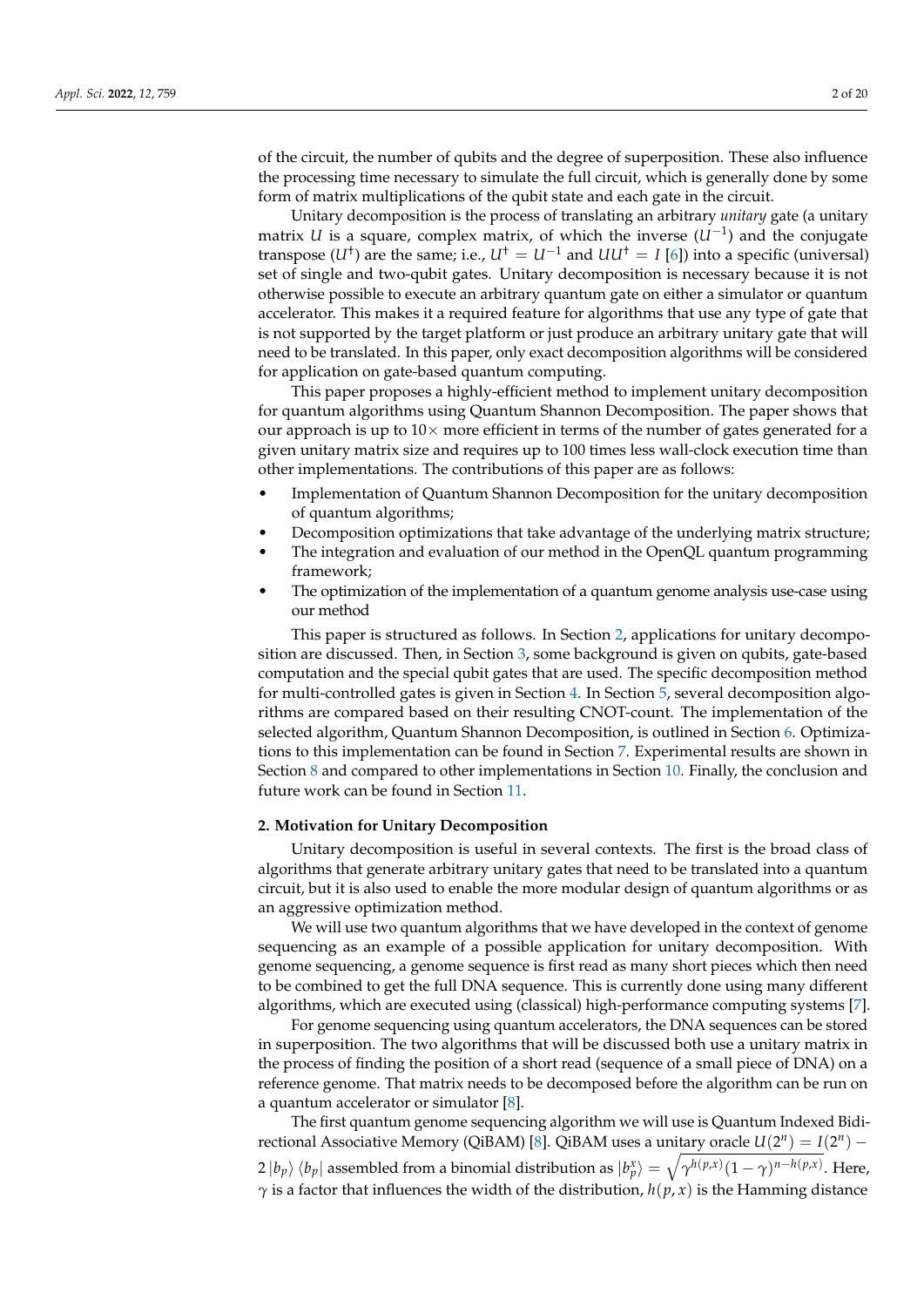between the query pattern *p* and all memory states *x*, and *n* is the number of qubits required to store the memory states. *n* is also the size of the vector and resulting matrix.

<span id="page-3-1"></span>
$$
\hat{S}^{S_p p} = C R_y (2\sin^{-1}(-1/\sqrt{p}) = \begin{bmatrix} 1 & 0 & 0 & 0 \\ 0 & 1 & 0 & 0 \\ 0 & 0 & \sqrt{\frac{p-1}{p}} & \frac{-s}{\sqrt{p}} \\ 0 & 0 & \frac{s}{\sqrt{p}} & \sqrt{\frac{p-1}{p}} \end{bmatrix}
$$
(1)

The second genome sequencing algorithm is Quantum Associative Memory (QAM). This uses a Hadamard-like transformation to store the patterns, assembled using Equation [\(1\)](#page-3-1) [\[9\]](#page-19-8).

In order to apply either gate from these two algorithms to qubits, they need to be translated into some combination of (elementary) quantum gates that can be executed on a quantum accelerator, and the same is true for other such algorithms.

Besides that, unitary decomposition also facilitates short-cuts in the design of new algorithms. With unitary decomposition, a developer can keep part of an algorithm as a unitary gate/matrix while working on some other part and test this. Otherwise, the algorithm can only be executed in full when all of it is made out of known quantum gates. Unitary decomposition allows the full algorithm to be tested and checked much earlier in the development process on the target quantum chip or simulator.

Furthermore, unitary decomposition can be used as an aggressive optimization method, because the maximum number of gates resulting from a decomposition can be calculated easily beforehand. The maximum length of the circuit resulting from the decomposition is only dependent on the number of qubits affected by the gate. For circuits longer than this maximum, and thus consisting of more gates, the assembly of all gates into a unitary matrix and then decomposing that matrix will always result in a shorter circuit.

Someone programming in OpenQL might, for example, specify a circuit with three qubits with 180 gates—this might be because of application semantics, code-readability or because they did not consider the optimal way to program their quantum algorithm. The total of 180 gates is more than the number of gates that would result from decomposing an arbitrary three-qubit gate. Thus, if the circuit is combined into a single unitary matrix and then that matrix is decomposed using Shannon Decomposition, for example, then the length of the circuit will be reduced from 180 gates to only 120 (84 rotation gates and 36 CNOT gates).

Something to consider, however, is that the circuit resulting from the decomposition of a unitary matrix is longer than the theoretical minimum, and even the theoretical minimum number of gates for a general *n*-qubit unitary gate becomes quite large very quickly, since it scales with 4<sup>n-1</sup> in the leading term. Thus, in most cases, a hand-optimized and applicationspecific circuit will be shorter than the one resulting from universal unitary decomposition. However, these hand-optimized circuits are labor-intensive and require a significant amount of time to develop, while unitary decomposition can be done automatically.

#### <span id="page-3-0"></span>**3. Background**

In this section, the background and notations are given for qubits, quantum gates, unitary matrices, the universal set of gates that are used, quantum multiplexers and multicontrolled gates.

#### *3.1. Qubit Notation*

A qubit state is represented in bracket notation as

$$
|\phi\rangle = \alpha |0\rangle + \beta |1\rangle \tag{2}
$$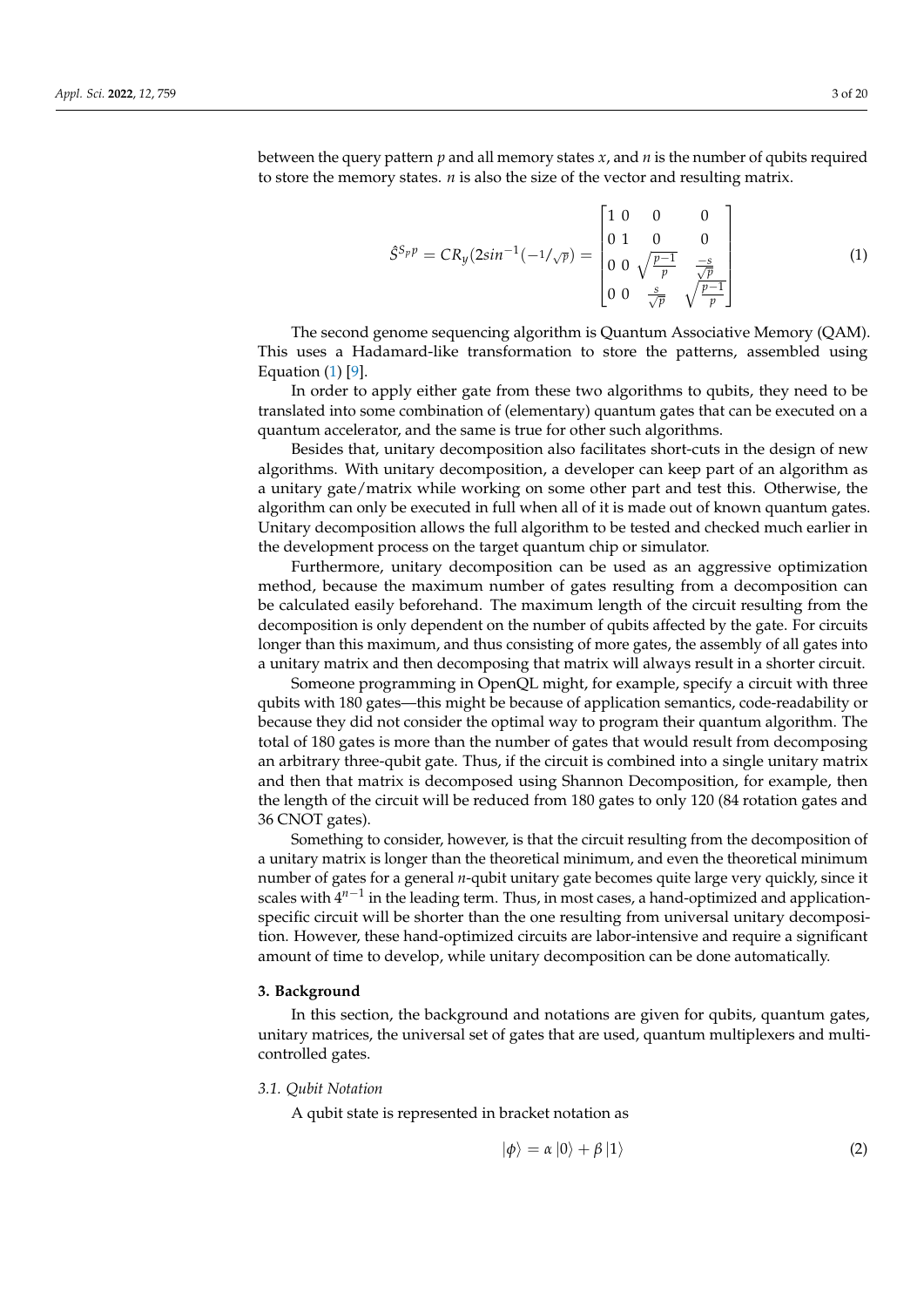Besides the  $\Box$  notation, quantum states can also be represented as complex vectors:  $\alpha |0\rangle + \beta |1\rangle = \begin{bmatrix} \alpha & \beta \end{bmatrix}^T$ . This is especially useful for the combined state of multiple qubits, where the first row of the vector corresponds to the binary number "0" in as many bits as there are qubits. The second row corresponds to the number "1", etc. As an example, for a three-qubit state, the first row corresponds to  $|000\rangle$ , and the second to  $|001\rangle$ . This continues to the final row, which is  $|111\rangle$ . The state vector has  $2^n$  rows for the state of *n* qubits.

#### *3.2. Quantum Gates*

Qubits are manipulated using gates, which are matrices that operate on the qubit state vector. To calculate the effect of gates on the combined qubit state, the state vector is multiplied by the matrix representations of the gates in reverse order.

In the circuit notation, each line going into or out of a gate represents one qubit. To represent *n*-qubit gates—gates that affect an unspecified number of qubits—a line with a backslash through it is used.

$$
(n+1)
$$
-qubit gate =  $\frac{1 \text{ qubit}}{n \text{ qubit}}$ 

#### *3.3. Unitary Matrices*

A reversible quantum gate acting on *n* perfect qubits can be fully described as unitary matrix [\[10\]](#page-19-9). The set of unitary matrices of size  $2^n$  by  $2^n$  is written as  $U(2^n)$  and has the following properties [\[6\]](#page-19-5):

- $U^{\dagger} = U^{-1}$ ;
- *U* is diagonalizable;
- $\bullet$  *U*(2<sup>*n*</sup>) has a set of 2<sup>*n*</sup> orthogonal eigenvectors;

• For a 2 × 2 unitary matrix 
$$
U = \begin{bmatrix} A & B \\ C & D \end{bmatrix}
$$
,  $\sqrt{A^2 + B^2} = 1$ .

The Special Unitary group, *SU*, is a subgroup of unitary matrices where

 $|det(U)| = 1$  for *U* in *SU* [\[11\]](#page-19-10).

When a measurement is performed, the global phase (Φ) of the qubits does not influence the measurement probabilities. This means that all quantum gate operations can be represented by a matrix in  $SU(2^n)$  [\[12\]](#page-19-11). These properties are used to decompose the matrix, using one of the algorithms described in Section [5.](#page-6-0)

#### *3.4. Universal Set of Gates*

In order to decompose all possible unitary matrices into quantum gates, a universal gate set is selected as CNOT, the  $R_z(\theta)$  and  $R_y(\theta)$  gates. These three were selected because they are used in most decomposition methods.

#### <span id="page-4-1"></span>*3.5. Quantum Multiplexers*

Besides these conventional gates, there are several gates used in this paper as intermediate results for the various decomposition algorithms. The first is the quantum multiplexer, which corresponds to a unitary matrix corresponding to the following structure Equation [\(3\)](#page-4-0).

<span id="page-4-0"></span>
$$
U(2^n) = \begin{bmatrix} U_0(2^{n-1}) & 0 \\ 0 & U_1(2^{n-1}) \end{bmatrix}
$$
 (3)

where  $U(2^n)$  denotes a unitary gate over *n* qubits, which is a unitary matrix of  $2^n$  rows and 2<sup>*n*</sup> columns.  $U_0(2^{n-1})$  and  $U_1(2^{n-1})$  are both  $(n-1)$ -qubit gates. The rest of the matrix of *U* is zero. The gate is uniformly controlled, which means that when the control is 0, the upper left  $(U_0)$  of the matrix affects the qubits. However, when the control is 1, the lower right gate  $(U_1)$  is applied. The circuit for this is shown in Figure [1.](#page-5-1)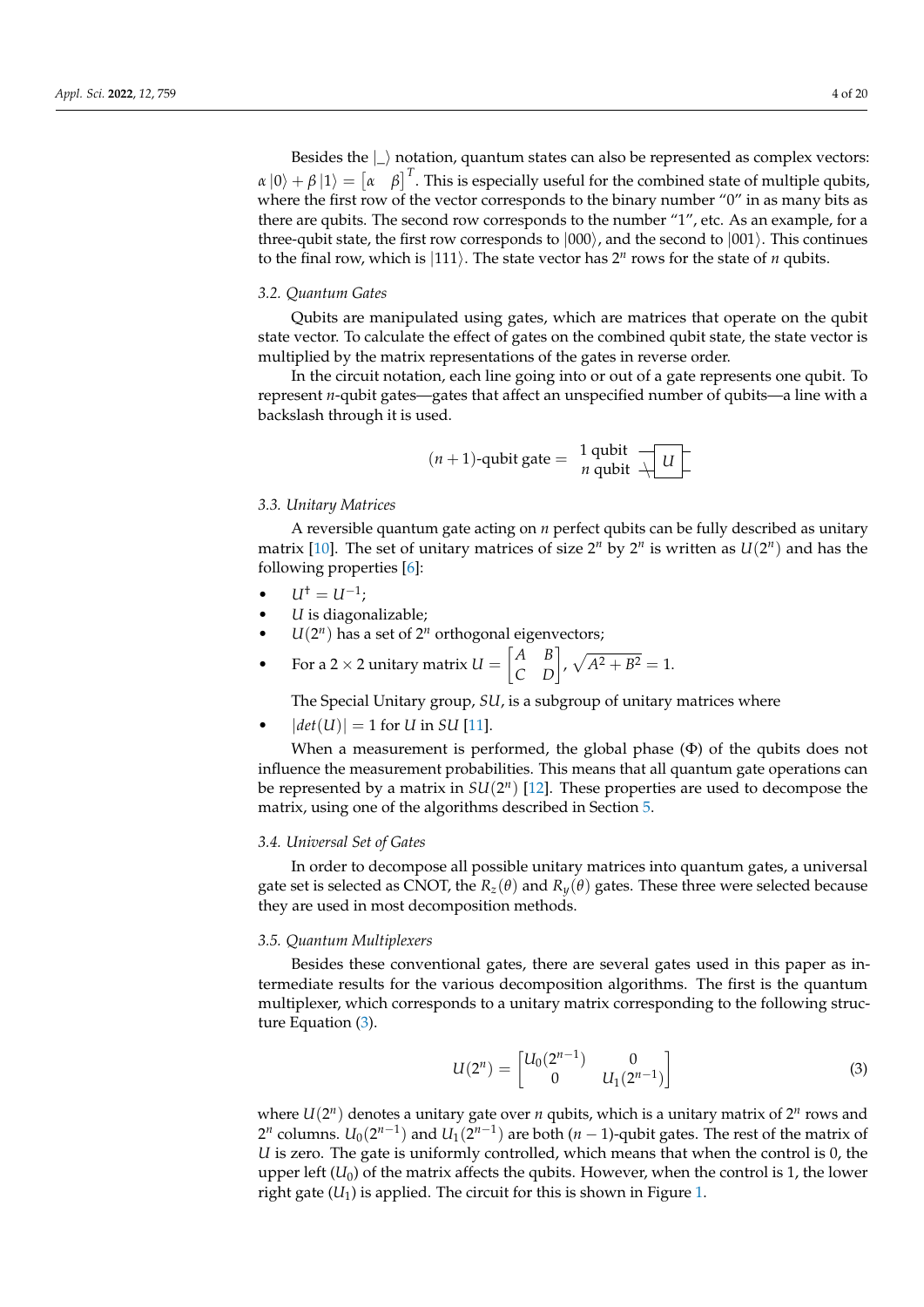<span id="page-5-1"></span>
$$
\begin{array}{c|c}1 & \hline & & \\ \hline & & & \\ n-1 & \hline & & \hline \end{array}
$$

**Figure 1.** A quantum multiplexer.

The first line is the controlling qubit, and the lower line is the rest  $(n - 1)$  of the qubits. The box with the line to the lower gate means that it is uniformly controlled.

#### <span id="page-5-5"></span>*3.6. Multi-Controlled (Rotation) Gates*

Another common intermediate gate is the multi-controlled (rotation) gate. This is a one-qubit gate with *k* control bits. Rather than just applying a gate when all control bits are zero, the applied operation to the target qubit can be different for each of the 2 *<sup>k</sup>* possible classical values of the control qubits.

This is written as  $F_m^k(U(2))$ , which is a fully or multi-controlled  $U(2)$  gate with  $k$ control qubits, with the target qubit at position *m*. The circuit representation of this gate is shown in Figure [2.](#page-5-2) To indicate that an operation is applied for either state of the control bits, a square control box is used.

<span id="page-5-2"></span>
$$
1, \ldots, m-1 \uparrow \qquad \qquad \downarrow
$$
\n
$$
m \rightarrow U(2^{k+1}) \qquad = \qquad \frac{\uparrow \qquad \qquad \downarrow}{\downarrow U(2)} = F_m^k(U(2))
$$
\n
$$
m+1, \ldots, n \uparrow \qquad \qquad \frac{\downarrow}{\downarrow}
$$

**Figure 2.** A multi-controlled *U*(2) gate.

These multi-controlled gates correspond to a (block) diagonal unitary matrix, which is why they show up frequently in decomposition schemes. This is shown in Equation [\(4\)](#page-5-3).

<span id="page-5-3"></span>
$$
F_m^k(U(2)) = diag_j(U(2)_j) = \begin{bmatrix} U(2)_0 & & \\ & \ddots & \\ & & U(2)_{2^k} \end{bmatrix}
$$
 (4)

A multi-controlled rotation gate around axis *a* corresponds to the matrix shown in Equation [\(5\)](#page-5-4). This can be any axis, but in the paper, the multi-controlled  $R_y$  and  $R_z$  axes are mainly used.

<span id="page-5-4"></span>
$$
F_m^k(R_a) = diag_j(R_a(\theta_j)) = \begin{bmatrix} R_a(\theta_0) & & \\ & \ddots & \\ & & R_a(\theta_{2^k}) \end{bmatrix} \tag{5}
$$

#### <span id="page-5-0"></span>**4. Decomposing Multi-Controlled Rotation Gates**

The multi-controlled rotation gates from Section [3.6](#page-5-5) can be decomposed into a combination of CNOTs and regular rotation gates. This can be done using the method from [\[13\]](#page-19-12), which results in  $2^k$  CNOTs gates and  $2^k$  1-qubit rotation gates for a controlled rotation gate with *k* control bits. To move from an  $F_k^m(R_a)$ -gate to an  $F_{k-1}^m(R_a)$ -gate, a circuit such as Figure [3](#page-5-6) can be used.

<span id="page-5-6"></span>

**Figure 3.** Partial decomposition of an  $F_k^m(R_a)$ -gate.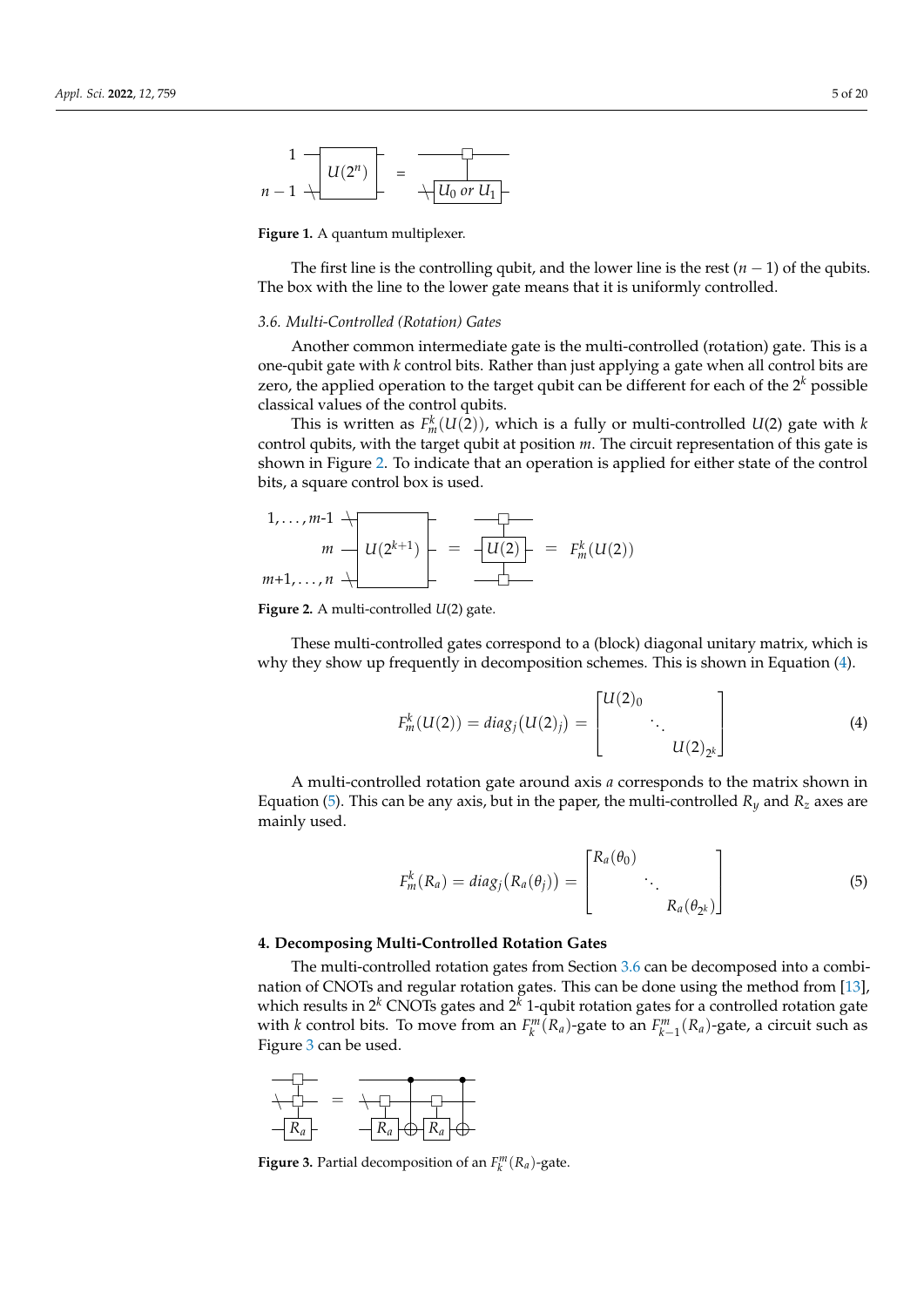This can be extended until only CNOT gates and one-qubit rotation gates are left, which leads to an example decomposition of a rotation gate with three control bits as shown in Figure [4.](#page-6-1)

<span id="page-6-1"></span>

**Figure 4.** Decomposition of an  $F_4^3(R_a)$ -gate.

To directly calculate which qubit is the control bit for each CNOT, this can be determined using Gray code. This is shown in the table below the circuit. The number of the bit that is changed in the Gray code is the number of the qubit that will be the control bit.

For each control bit of the multi-controlled gate, a one-qubit rotation gate and a single CNOT is used, so the total decomposition of an  $F_m^k$ -gate requires  $2^k$  rotation gates and CNOTs [\[13\]](#page-19-12). This is the least-known number of gates for decomposing such a matrix and is therefore used in almost all decomposition methods for (block) diagonal matrices of this form.

#### <span id="page-6-0"></span>**5. Comparison of Different Decomposition Methods**

In this section, first, the selection criteria for the various decomposition methods is outlined in Section [5.1.](#page-6-2) Then, the theoretical lower bounds for the number of gates resulting from decomposition are given in Section [5.2,](#page-7-0) with implementations for a one and twoqubit gate in Sections [5.3](#page-7-1) and [5.4.](#page-7-2) This is followed by an examination of various general decomposition methods from the literature in Sections [5.5](#page-8-0)[–5.7](#page-10-0) and finally the selection in Section [5.8.](#page-10-1)

#### <span id="page-6-2"></span>*5.1. Selection Criteria*

Quantum computers are currently limited by the error rates and decoherence of qubits [\[4\]](#page-19-3), and the longer the circuit, the higher the chance of errors will become. Therefore, the selection is based on circuit length, although the decomposition algorithm is only tested with perfect qubits on a simulator for now. In accordance with the motivations laid out in Section [2,](#page-2-0) only exact decomposition algorithms are considered.

For all decomposition methods, the number of gates resulting from the decomposition is only dependent on the number of qubits affected by the unitary gate. Thus, for generic *n*-qubit unitary gates, the resulting circuit length can be calculated from the size of the input matrix.

To measure the length of the resulting circuit, the number of CNOT gates will be used. There are several reasons for that. The first is that not all papers distinguish between generic one-qubit gates and rotation gates. The decomposition of a generic one-qubit gate takes three rotation gates (see Section [5.3\)](#page-7-1), so the comparison might be a factor of three off if one-qubit gates are used to judge circuit length. The CNOT gate is used as the result for all decomposition methods and always has the same definition. This makes it a good metric for the total circuit length.

Secondly, each CNOT can generate entangled states between qubits [\[14\]](#page-19-13), and for execution of the circuit on (near-term) quantum devices, each CNOT between non-neighboring qubits might introduce additional mapping operations [\[5\]](#page-19-4). Thus, to reduce mapping in the future, a circuit with as few CNOTs as possible is desired.

Thirdly, the error-rates for two-qubit gates are currently considerably higher than for one-qubit gates [\[4\]](#page-19-3). Thus, the chance that an error occurs in a circuit becomes much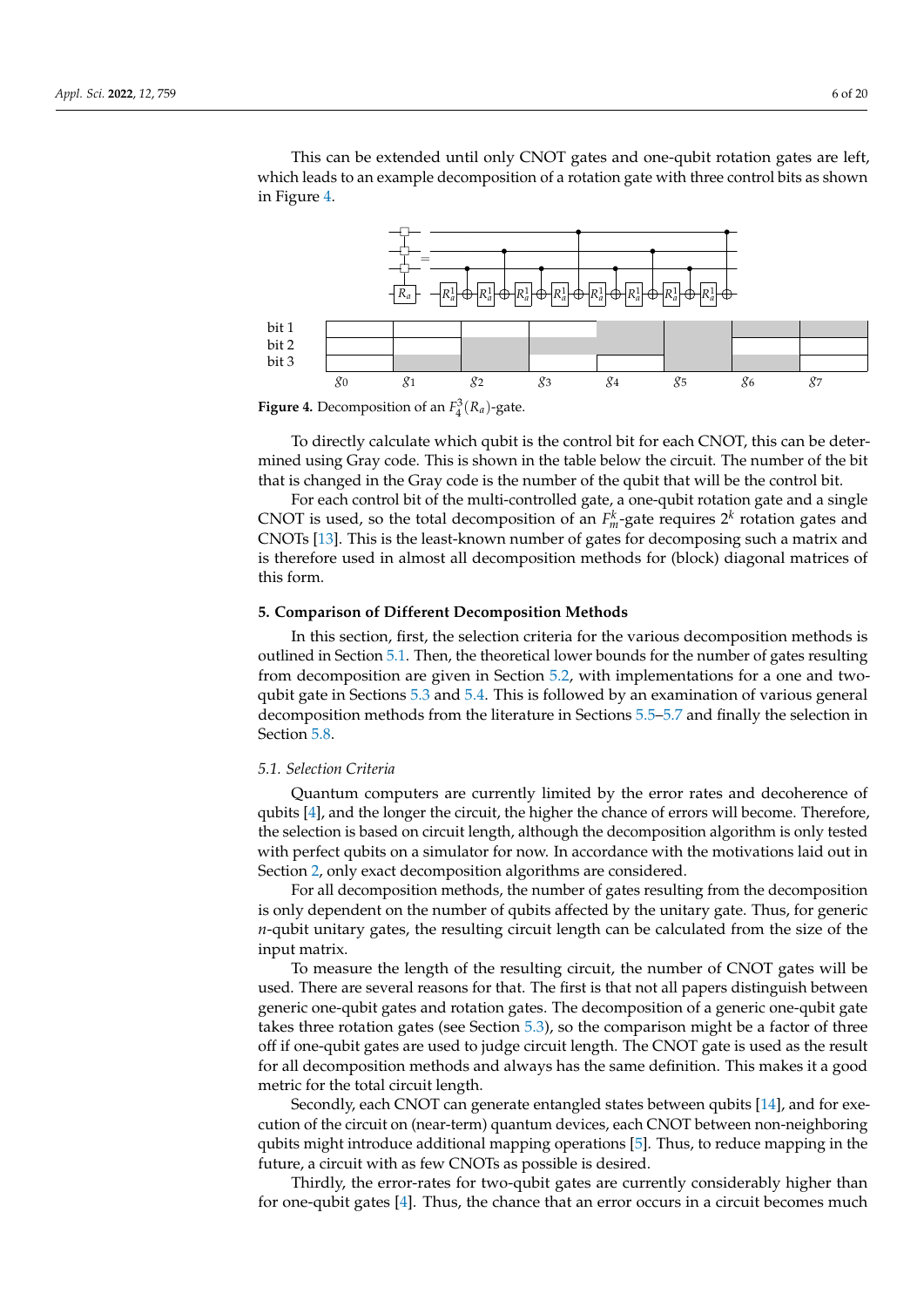bigger with more CNOTs. Thus, to make the decomposition feasible for near-term quantum applications, it is not only important to keep the circuit-length low but especially the CNOT count.

## <span id="page-7-0"></span>*5.2. Theoretical Lower Bounds*

There is a theoretical lower bound for the number of CNOTs resulting from the decomposition of an *n*-qubit gate, and it is mathematically proven to be  $\frac{1}{4}(4^n - 3n - 1)$  [\[15\]](#page-19-14). There are implementations that reach this number for one and two-qubit gates [\[15\]](#page-19-14), as outlined in the next sections. This lower limit is included in the comparison, because it is useful to keep in mind what is and is not possible in terms of algorithms for unitary decomposition.

#### <span id="page-7-1"></span>*5.3. ZYZ Decomposition*

For a one-qubit gate, no CNOT gates are necessary, and if rotation gates around any axis are possible, only one such gate is needed to apply any one-qubit operation. However, when using standard elementary gates, such as rotations around the Pauli *X*, *Y* or *Z*-axis, the decomposition of an arbitrary one-qubit gate results in three rotation gates using ZYZ decomposition [\[15\]](#page-19-14).

One way to do this is with two rotation-*z* gates and one rotation-*y* gate. For this decomposition, the angles  $\Phi$ ,  $\alpha$ ,  $\beta$ ,  $\gamma$  can be found so that the following equation is satisfied:

$$
U(2) = e^{-i\Phi} \begin{bmatrix} A & B \\ C & D \end{bmatrix} = e^{-i\Phi} R_z(\alpha) R_y(\beta) R_z(\gamma) \tag{6}
$$

$$
SU(2) = \begin{bmatrix} A & B \\ C & D \end{bmatrix} = R_z(\alpha) R_y(\beta) R_z(\gamma) \tag{7}
$$

These angles can be calculated using the eigenvalues of the matrix and are used in the circuit shown in Figure [5.](#page-7-3) This is a universal decomposition for a one-qubit *SU*(2) gate [\[15\]](#page-19-14).

<span id="page-7-3"></span>
$$
-U \qquad = \qquad -R_z(\theta_0) - R_y(\theta_1) - R_z(\theta_2) -
$$

**Figure 5.** Minimal universal quantum circuit for a one-qubit gate [\[15\]](#page-19-14).

#### <span id="page-7-2"></span>*5.4. Minimal Decomposition of Two-Qubit Gates*

From the theoretical lower bounds, we know that at least 2.25 CNOT gates are needed for a two-qubit gate. This rounds up to three CNOTs, and a circuit that achieves that number is shown in Figure [6](#page-7-4) [\[15\]](#page-19-14).

<span id="page-7-4"></span>

**Figure 6.** Minimal universal quantum circuit for a two-qubit gate using 18 elementary gates [\[15\]](#page-19-14).

To obtain the values for the gates of this circuit, first angles *α*, *β* and *δ* are found as in the ZYZ decomposition (Section [5.3\)](#page-7-1). These are used to make circuit *v* so that the following holds:

$$
(a \oplus b)v(c \oplus d) = U(4) \tag{8}
$$

The circuit *v* is shown in Figure [7.](#page-8-1)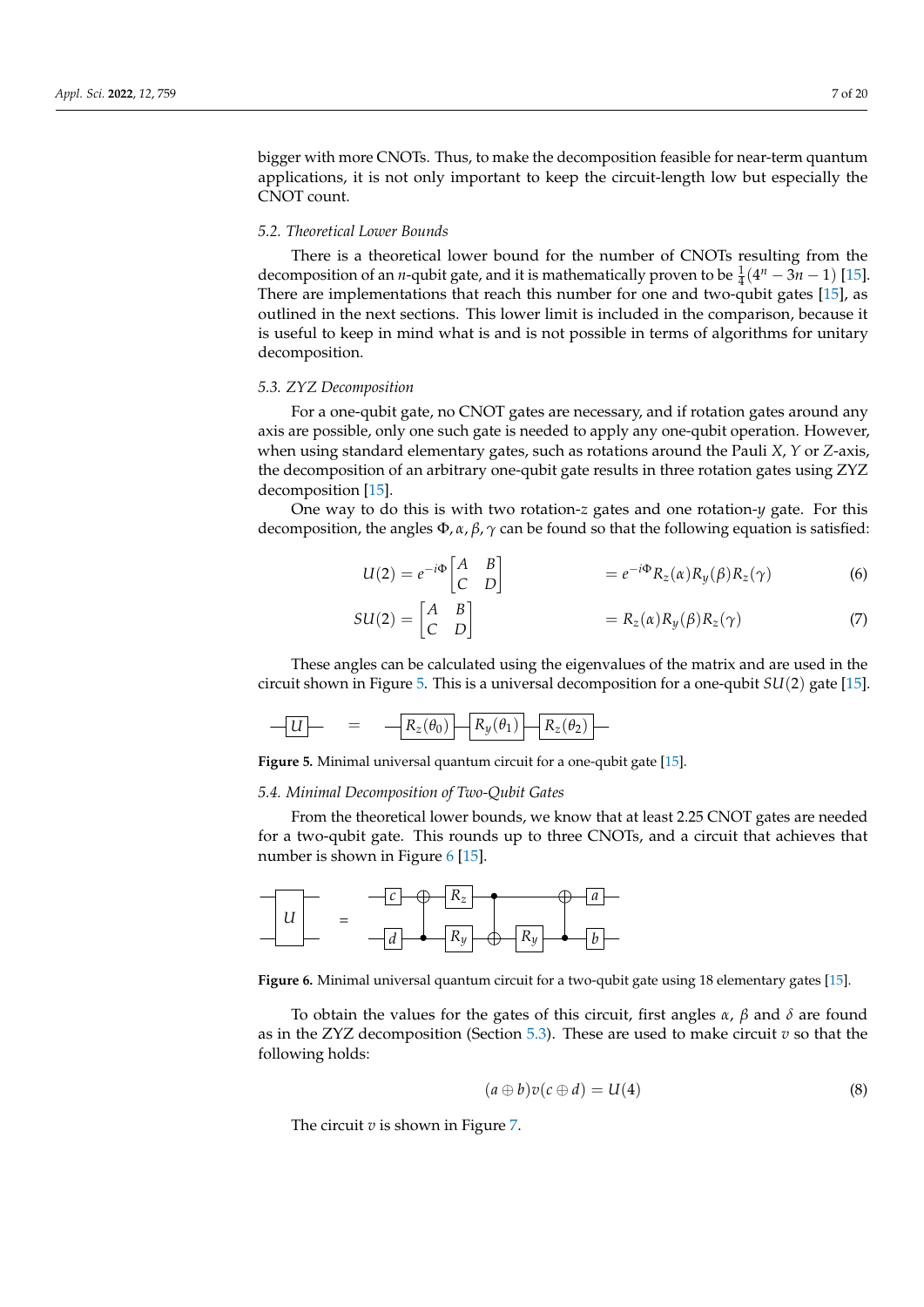<span id="page-8-1"></span>

**Figure 7.** The circuit *v* used to construct a universal two-qubit gate [\[15\]](#page-19-14).

Then, to get the one-qubit gates, first matrix  $A \in SO(4)$  can be found so that  $A U U^T A^\dagger$ is diagonal (*SO*(*n*) is the special orthogonal group, which means that the inverse of a matrix *Q* is equal to its transpose:  $Q^{-1} = Q^T$  and  $det(Q) = 1$ ). Through more diagonalization,  $B \in SO(4)$  can be found so  $AUU^TA^T = Bvv^TB^T$  and matrix  $C$  as  $C = v^{\dagger}B^TAU \in SO(4).$ This leads to  $A^T B v C = U$ , and because A, B and C are in the special orthogonal group, they can be implemented by two unitary gates. After combining *A <sup>T</sup>* and *B*, the four gates can be found as [\[15\]](#page-19-14)

$$
A^T B = a \oplus b \tag{9}
$$

$$
C = c \oplus d \tag{10}
$$

which gives the circuit in Figure [6.](#page-7-4) The four one-qubit gates can be implemented by three rotation gates each, through ZYZ decomposition, so that the total rotation count is  $4 \times 3 + 3$ and the total CNOT count is just the ones for the circuit *v*, and thus three. This matches the theoretical lower bounds for an arbitrary two-qubit gate.

#### <span id="page-8-0"></span>*5.5. Decomposition with Givens Rotations*

In [\[16\]](#page-19-15) a method of decomposition is described that uses the Givens rotation matrices to perform the QR factorization of a unitary matrix. Each Givens rotation nullifies the element on the *i*th column and *j*th row of a  $U(2^n)$  matrix, as

$$
{}^{1}G_{n,n-1}U = \begin{bmatrix} u_{1,1} & u_{1,2} & \cdots & u_{1,n} \\ \vdots & \vdots & \ddots & \vdots \\ u_{n-2,1} & u_{n-2,2} & \cdots & u_{n-2,n} \\ \tilde{u}_{n-1,1} & \tilde{u}_{n-1,2} & \cdots & \tilde{u}_{n-1,n} \\ 0 & \tilde{u}_{n,2} & \cdots & \tilde{u}_{n,n} \end{bmatrix}
$$
(11)

The modified elements of *U* are indicated with a tilde, and the element on the lower left  $u_{n,1}$  is nullified by the Givens rotation. Each Givens rotation matrix is equal to the identity matrix except for  $c = cos(\theta)$  and  $s = sin(\theta)$  for the elements at positions  $(i, i)$ ,  $(i, j)$ ,  $(j, i)$  and  $(j, j)$ , with  $\theta$  the angle of the Givens rotation. These are to nullify elements until all elements below the diagonal are zero, at which point the following equality holds [\[16\]](#page-19-15):

$$
\left(\prod_{i=1}^{2^n-1} \prod_{j=i+1}^{2^n} {}^{i}G_{j,j-1}\right)U = I
$$
\n(12)

By reordering the base vectors according to Gray code (see Section [3.6\)](#page-5-5), the cosine and sine elements will all be adjacent. This is convenient for quantum computation, because that means that each Givens rotation matrix can be implemented by a controlled one-qubit gate,  $C_i^k$ , with *k* control bits. For one specific combined state of the control qubits, the  $\Gamma$ gate is applied to qubit *i*, while for all other states, the target qubit is left unaffected. This means that

$$
\prod_{i=1}^{2^n-1} \prod_{j=i+1}^{2^n} C_{\gamma(i)}^{n-1}(\Gamma_{(j,k)}^{\dagger}) = SU(2^n)
$$
\n(13)

$$
{}^{i}\Gamma_{j,k} := \begin{bmatrix} {}^{i}g_{k,k} & {}^{i}g_{k,j} \\ {}^{i}g_{j,k} & {}^{i}g_{j,j} \end{bmatrix}
$$
 (14)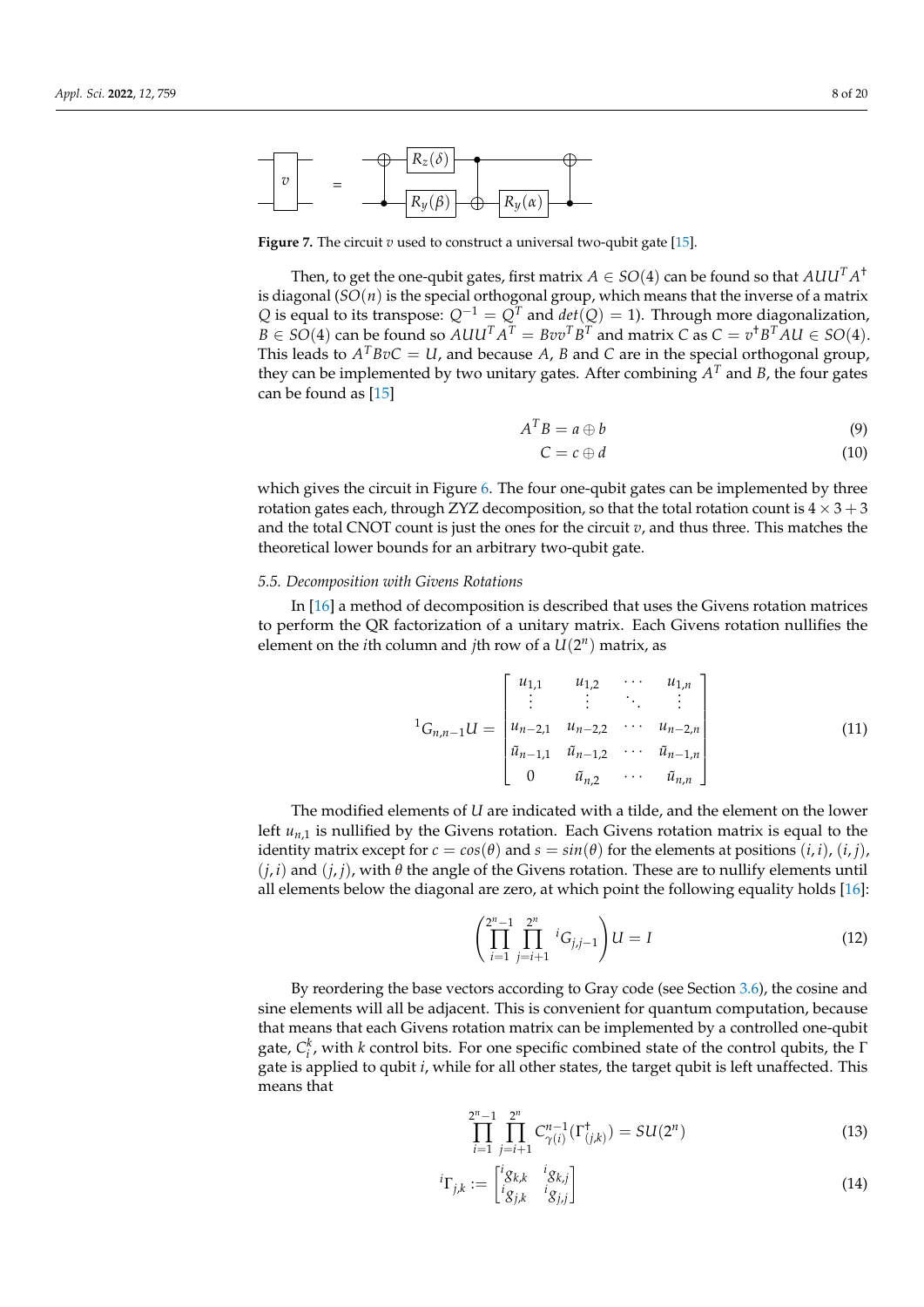where  $\gamma(i)$  denotes the *i*th number of the Gray code, and the gates  ${}^{i}\Gamma_{j,k}$  are formed from the matrix for the Givens rotations. This results in the circuit shown in Figure  $8$  for the decomposition of a twp-qubit gate.

<span id="page-9-0"></span>

**Figure 8.** Decomposition into the Givens rotations [\[16\]](#page-19-15).

The numbers of elementary gates and CNOTs were calculated using [\[17\]](#page-19-16), which are the numbers included in the table. Generally, this decomposition requires approximately  $8.4 \times 4^n$  controlled gates, which follows from a recursive relation of  $g_n(k) = g_n^0(k) +$  $g_{n-1}(k) + g_{n-1}(k-1)$  [\[16\]](#page-19-15).

#### <span id="page-9-4"></span>*5.6. Recursive Cosine Sine Decomposition*

With the circuit presented in [\[18\]](#page-19-17), an *n*-qubit gate is decomposed into multi-controlled rotation gates. Cosine sine decomposition (CSD) is applied recursively until all the matrices are diagonal.

With CSD, any even-dimensional unitary matrix *U* can be decomposed into real diagonal matrices *C* and *S* and smaller unitary matrices  $L_0$ ,  $L_1$ ,  $R_0$  and  $R_1$  as shown in Equation [\(15\)](#page-9-1) [\[19\]](#page-19-18).

$$
U = \begin{bmatrix} U_{00} & U_{01} \\ U_{10} & U_{11} \end{bmatrix} = \begin{bmatrix} R_0 & 0 \\ 0 & R_1 \end{bmatrix} \begin{bmatrix} C & -S \\ S & C \end{bmatrix} \begin{bmatrix} L_0 & 0 \\ 0 & L_1 \end{bmatrix}
$$
(15)

The left and right matrices are uniformly controlled gates; see Section [3.5.](#page-4-1) *C* and *S* are diagonal matrices with the cosines and sines of angles  $\theta_i$  as the diagonal elements, respectively, between the subspaces, as shown in Equations [\(16\)](#page-9-2) and [\(17\)](#page-9-3).

<span id="page-9-3"></span><span id="page-9-2"></span><span id="page-9-1"></span>
$$
C = diag(cos(\theta_0), ..., cos(\theta_n))
$$
\n(16)

$$
S = diag(sin(\theta_0), ..., sin(\theta_n))
$$
\n(17)

where the values  $\theta$  are ordered from large to small and are between  $\frac{1}{2}\pi$  and 0.

The central matrices from each recursive step correspond to multi-controlled  $R_y$  gates which are decomposed as in Section [3.6.](#page-5-5) The other diagonal gates can be decomposed into a circuit consisting of  $1/2 \cdot n \cdot 4^n - 1/2 \cdot 2^n$  CNOTs and  $3/2 \cdot 4^n - 1/2 \cdot 2^n$  one-qubit rotation gates [\[20\]](#page-19-19).

This is significantly improved upon in [\[21\]](#page-19-20), which stops the recursion at uniformly controlled one-qubit gates.

Furthermore, this proves that any uniformly controlled two-qubit gate  $(F_n^{n-1}(U(2)))$ can be decomposed into a specific sequence of 2<sup>*n*−1</sup> − 1 CNOT gates, 2<sup>*n*−1</sup> one-qubit gates and one total global phase gate expressed as ∆*n*.

Furthermore, this proves that each multi-controlled two-qubit gate can be decomposed into a diagonal gate (∆) and a Gray code sequence of CNOTs and one-qubit gates. The diagonal gates are folded into the central matrix from the CSD, so the total decomposition is

$$
U = \Delta_n \tilde{F}_n^{n-1}(U(2)) \prod_{i=1}^{2^{n-1}-1} \tilde{F}_{n-\gamma(i)}^{n-1}(U(2)) \tilde{F}_n^{n-1}(U(2))
$$
\n(18)

Each  $\tilde{F}_n^{n-1}(U(2))$  is decomposed with  $2^{n-1} - 1$  CNOTs, and the  $\Delta_n$  gate is implemented with multi-controlled  $R_Z$  gates. This results in 2<sup>*n*</sup> − 2 CNOTs, which makes the total CNOT count  $1/2 \cdot 4^n - 1/2 \cdot 2^n - 2$ . The resulting circuit is shown in Figure [9.](#page-10-2)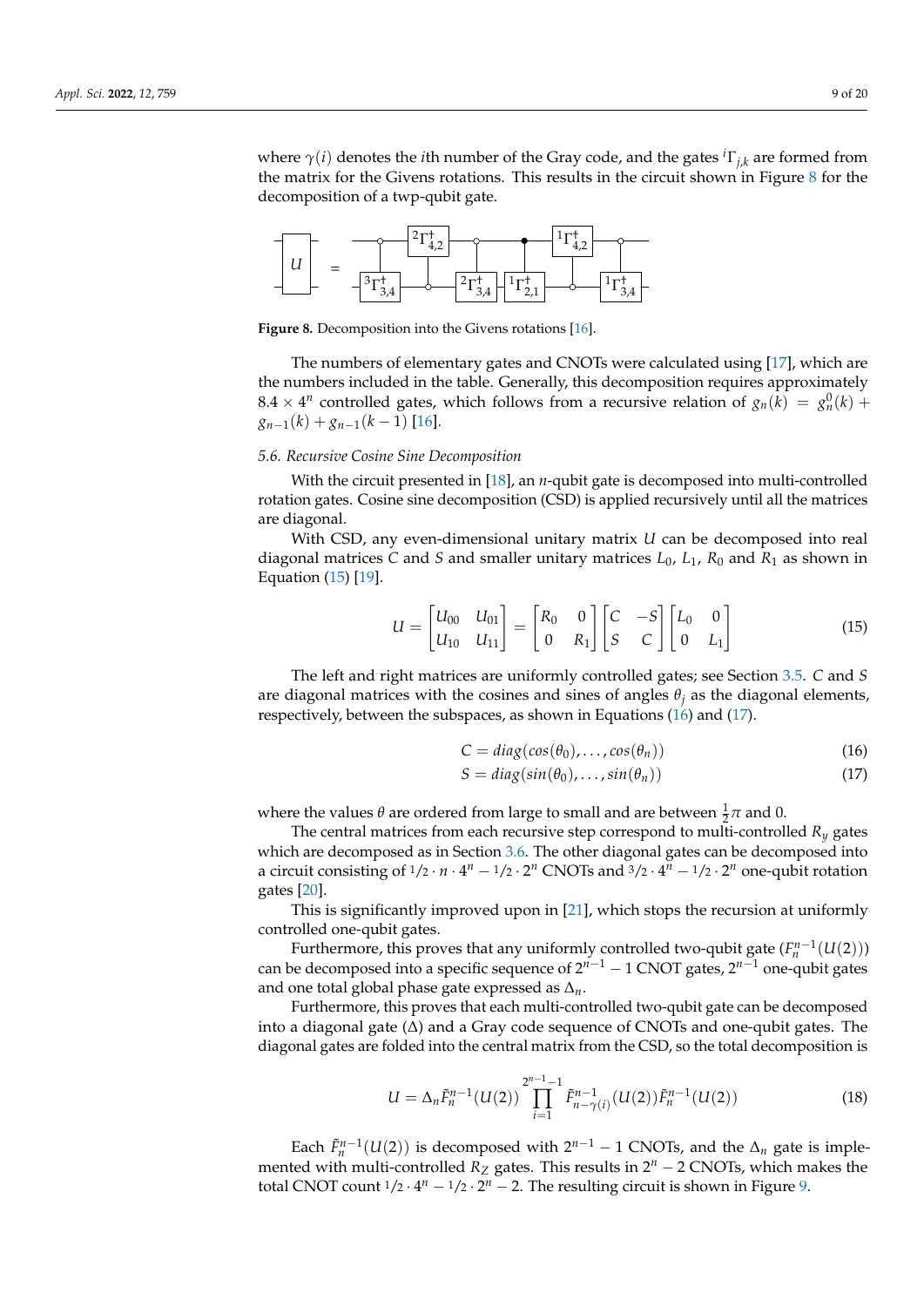<span id="page-10-2"></span>

**Figure 9.** Recursive CSD decomposition [\[21\]](#page-19-20).

#### <span id="page-10-0"></span>*5.7. Quantum Shannon Decomposition*

In [\[22\]](#page-19-21), another way of using the CSD from Section [5.6,](#page-9-4) called Quantum Shannon Decomposition (QSD), is introduced. The decomposition of a two-qubit gate is shown in Figure [10.](#page-10-3)

<span id="page-10-3"></span>

**Figure 10.** Quantum Shannon Decomposition [\[22\]](#page-19-21).

The start of the decomposition is the same as in Section [5.6,](#page-9-4) but the *L* and *R* matrices are decomposed using eigenvalue decomposition. This is shown in Figure [11.](#page-10-4) The resulting matrices are unitary gates applied to one less qubit than the starting unitary. This leads to the circuit in Figure [10,](#page-10-3) where the *D*-matrix is implemented as a multi-controlled  $R<sub>z</sub>$  gate.

<span id="page-10-4"></span>

**Figure 11.** Decomposition of the *L* matrix in QSD [\[22\]](#page-19-21).

Quantum Shannon Decomposition is applied recursively until the final one-qubit gates can be implemented with ZYZ decomposition. This means that only the multi-controlled rotation gates contribute to the number of CNOTs, each of which requires 2 *<sup>n</sup>*−<sup>1</sup> CNOT gates for a single step of the recursion of an *n*-qubit gate. This leads to a total CNOT count of  $3/4 \cdot 4^n - 3/2 \cdot 2^n$  for this decomposition method.

There are two optimizations that can be implemented on top of this implementation of Quantum Shannon Decomposition. The first is to stop the recursion at two-qubit gates and translate those as in Section [5.4.](#page-7-2) The second optimization is to implement the central multicontrolled *R<sup>z</sup>* gate using CZ gates rather than CNOTs, of which one can be absorbed into the neighboring multiplexer. This results in one fewer CNOT gate at each level of the recursion. With these two implementations, the CNOT count comes to  $23/48 \cdot 4^n - 3/2 \cdot 2^n + 4/3$  [\[22\]](#page-19-21).

#### <span id="page-10-1"></span>*5.8. Selection of the Algorithm*

For each decomposition method, the CNOT gate counts are compiled in Table [1](#page-11-1) and plotted in Figure [12.](#page-11-2) As an indication, the number of CNOT gates resulting from the decomposition of a one to five-qubit unitary gate is given, along with the general formulas for the number of CNOT gates resulting from the decomposition of an *n*-qubit gate, if such a formula were available.

As can be seen in Table [1,](#page-11-1) the optimized version of QSD results in the fewest CNOT gates. The choice was therefore made to implement this decomposition, although not the optimized version. The optimizations from [\[16\]](#page-19-15) can be implemented without any modifications to a base implementation of the algorithm.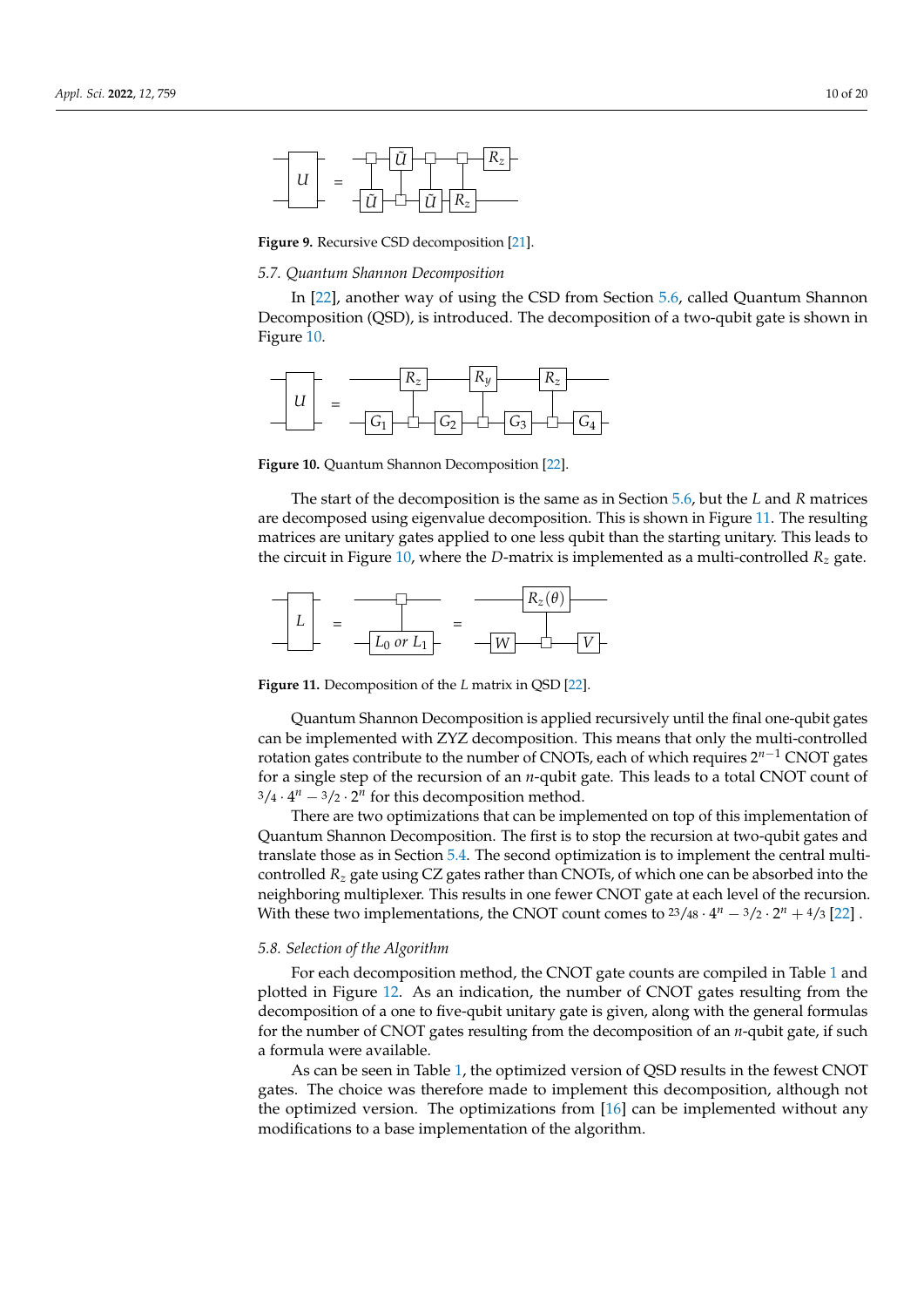| <b>Number of Qubits</b>        |   |    | 3  | 4   |      | n                                                               | <b>Section</b>   |
|--------------------------------|---|----|----|-----|------|-----------------------------------------------------------------|------------------|
| Theoretical lower bounds [15]  |   |    | 14 | 61  | 252  | $\frac{1}{4} \cdot (4^n - 3n - 1)$                              | Sections 5.2–5.4 |
| Givens rotations [16]          |   | 4  | 64 | 536 | 4156 | $\approx 8.4 \cdot 4^n$                                         | Section 5.5      |
| Recursive CSD [18]             |   | 14 | 92 | 504 | 2544 | $\frac{1}{2} \cdot n \cdot 4^n - \frac{1}{2} \cdot 2^n$         | Section 5.6      |
| Recursive CSD (optimized) [21] |   | 4  | 26 | 118 | 494  | $\frac{1}{2} \cdot 4^n - \frac{1}{2} \cdot 2^n - 2$             | Section 5.6      |
| $QSD$ [22]                     | 0 | 6  | 36 | 168 | 720  | $\frac{3}{4} \cdot 4^n - \frac{3}{2} \cdot 2^n$                 | Section 5.7      |
| QSD (optimized) [22]           |   | 3  | 20 | 100 | 444  | $\frac{23}{48} \cdot 4^n - \frac{3}{2} \cdot 2^n + \frac{4}{3}$ | Section 5.7      |

<span id="page-11-1"></span>**Table 1.** CNOT counts for different implementations of unitary decomposition for one through five-qubit gates, as well as an *n*-qubit unitary gate.

<span id="page-11-2"></span>

**Figure 12.** CNOT counts for different implementations of unitary decomposition for one through five-qubit gates. The chosen algorithm is shown in bold.

Besides that, QSD has several other advantages. The recursion is performed at general *n*-qubit gates rather than multi-controlled one-qubit gates, which makes it relatively simple to implement. If algorithmic implementations for three-qubit, four-qubit or five-qubit or bigger general gates are found, they can be easily implemented. The same goes for other specific optimizations. In addition, because the mathematical decompositions are done separately for each step in the recursion, rather than all at once at the beginning, any underlying structure in the beginning or intermediate matrices can be taken advantage of immediately, therefore potentially skipping many computational steps as well as decreasing the size of the resulting circuit.

For these reasons, the choice was made to go with Quantum Shannon Decomposition for the implementation of unitary decomposition in OpenQL.

#### <span id="page-11-0"></span>**6. Implementation**

The implementation of the decomposition in OpenQL is split into two parts: the calculation of all of the rotation angles, and the generation of the circuit. This is done so that the implementation is independent from OpenQL.

An example of unitary decomposition in OpenQL can be found in Code Listing [1.](#page-12-0)

For unitary decomposition in OpenQl, first a *Unitary* object is defined, which is then decomposed to calculate all the angles for all the rotation gates. The *Unitary* is then added to a *kernel* as any other gate. The *kernel* is added to a *program*, which is compiled with a *compiler*. The implementation is thus split between the *Unitary* class and the call to *kernel.gate()*.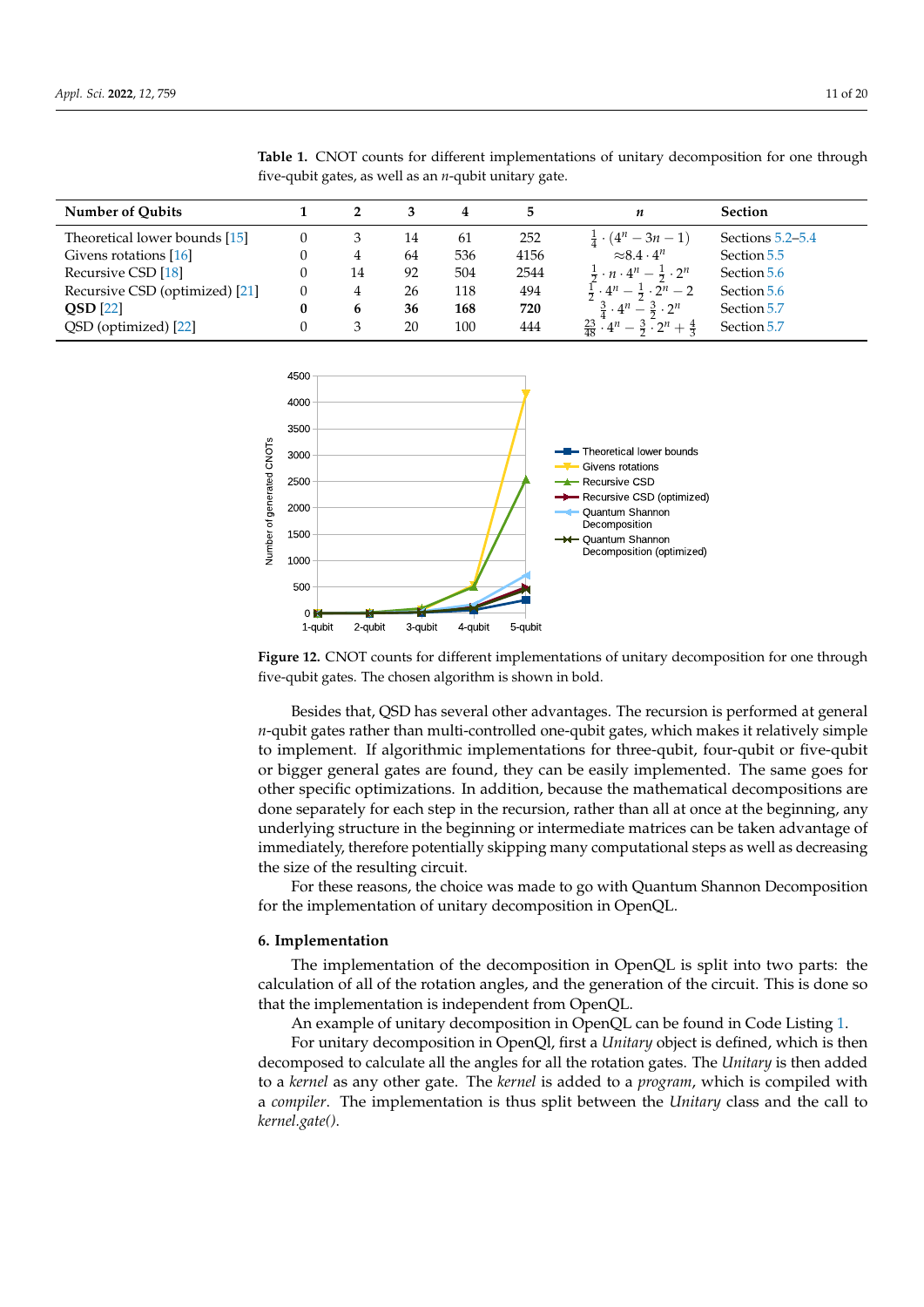**Listing 1.** Using unitary decomposition in OpenQL.

```
import os
from openql import openql as ql
import numpy as np
import sys
nqubits = int(sys.argv[1])ql . set_option(′output_dir′,  os . path . join(curdir ,  ′output′))
ql.set_option(′log_level′, ′LOG_ERROR′);
platf = gl.Platform("starmon", os.path.join(curdir, 'config.ison'))program = ql. Program ('example', platf, nqubits)
kernel = ql. Kernel ("newKernel")
complier = q1. Compiler ('compiler1')
matrix = np.load('data/out' + str(nqubits) + ".npy")u1 = q1. Unitary ("testname", matrix)
u1 . decompose ( )
kernel.gate( u1, range( 0, nqubits))
program. add_kernel (kernel)
compiler . compile ( program )
```
#### *6.1. The Unitary Class*

The *Unitary* is instantiated with a string and an array. The content of this array is the unitary matrix, which is of size  $2^n \times 2^n$  for an *n*-qubit gate. The complete Quantum Shannon Decomposition is computed only when "decompose()" is called, and the calculated angles for the resulting rotation gates are added to a list. This is done so that the *Unitary* can be used multiple times in a program without the recalculation of the whole decomposition.

However, before the decomposition is started, it is first checked whether the input matrix is unitary. If this is the case, all of the intermediate matrices will also be unitary [\[19\]](#page-19-18), so this check is only necessary once. Furthermore, all of the Gray code matrices needed for the multi-controlled rotation gates are added to a lookup table so they do not need to be calculated anew at each decomposition step.

To make certain that the decomposition is correct, each single intermediate decomposition is checked. For each step, only three matrices need to be multiplied, and this saves any calculations that might be performed on an incorrect matrix. If any step of the decomposition is not correct, an exception is thrown and the decomposition is stopped.

The Eigen [\[23\]](#page-19-22) library is used to perform singular value decomposition (SVD), eigenvalue decomposition and matrix multiplication. The recursion is centered on a main function, which takes as parameters a unitary matrix and the number of qubits. The latter is to keep track of the level of recursion.

Computation of the CSD is done using the method from [\[19\]](#page-19-18), which uses SVD. The demultiplexing function uses Schur matrix decomposition for (sub)matrices smaller than  $2^6 \times 2^6$  and eigenvalue decomposition for bigger matrices. This is done because Schur matrix decomposition is faster for small matrices [\[23\]](#page-19-22).

The algorithm is recursive, and the demultiplexing step calls on the main function again for the decomposition of the smaller unitary matrices. If the matrices are of size  $2 \times 2$ , the rotation angles for the one-qubit rotation gates are calculated using ZYZ decomposition as in Section [5.3.](#page-7-1)

Because the *Unitary* does not have access to the qubit numbers of the circuit, only the angles for the multi-controlled  $R_y$  and  $R_z$  are calculated at this point. This is done as in Section [3.6](#page-5-5) by solving the following matrix equalities: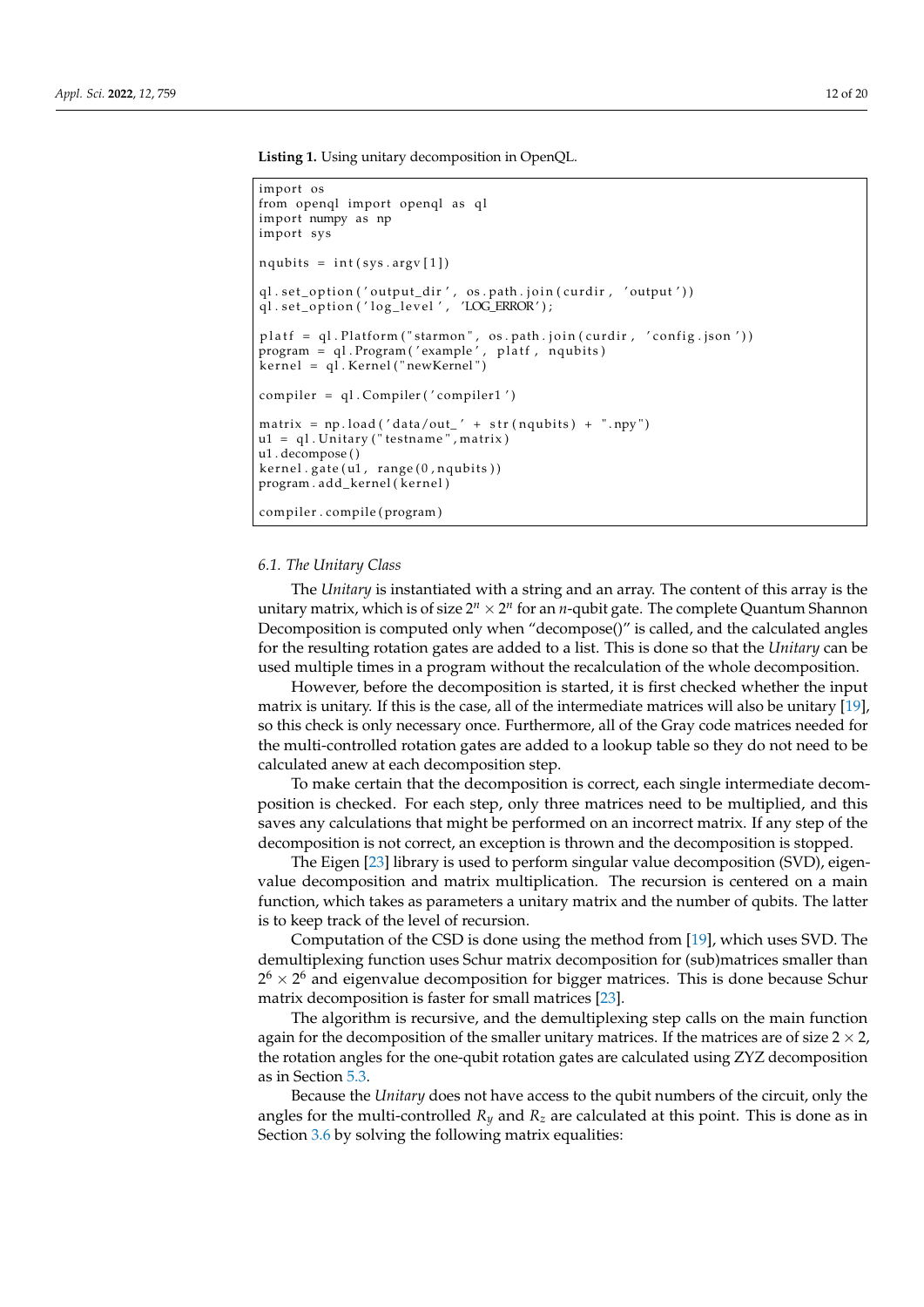$$
M^{k}\begin{bmatrix} \theta_{1} \\ \vdots \\ \theta_{2^{k}} \end{bmatrix} = \begin{bmatrix} \alpha_{1} \\ \vdots \\ \alpha_{2^{k}} \end{bmatrix}
$$
 (19)

where *M<sup>k</sup>* is a square matrix where all the entries are either "+1" or "−1", which are calculated using Gray code using Equation [\(20\)](#page-13-0).

<span id="page-13-0"></span>
$$
M_{ij}^k = (-1)^{b(i-1)\cdot \gamma(j-1)}
$$
\n(20)

where the exponent is the bit-wise inner product of two binary vectors:  $b_i$  and  $\gamma_j$ .  $b_i$  is the integer *i*, and  $\gamma_j$  is the *j*th value of the Gray code.

For the multi-controlled  $R_y$  gate, the values of  $\alpha_i$  are calculated by taking the arc sine of the diagonal entries of the *S*-matrix from the CSD.

$$
\begin{bmatrix} \alpha_1 \\ \vdots \\ \alpha_{2^k} \end{bmatrix} = 2 \cdot \arcsin(S_{i,i})
$$
 (21)

For the multi-controlled  $R_z$  gates, the values of  $\alpha_i$  is calculated by taking the natural logarithm of the *D*-matrix from the demultiplexing.

$$
\begin{bmatrix} \alpha_1 \\ \vdots \\ \alpha_{2^k} \end{bmatrix} = -2 \cdot \sqrt{-1} \cdot \ln(D_{(i,i)})
$$
 (22)

All the angles for all rotation gates are added to a list, which is used to generate the correct gates when the *Unitary* is added to a circuit.

#### *6.2. Circuit Assembly*

At the *kernel* level, when the (decomposed) *Unitary* object is added to the circuit, the gates and CNOTs are assembled and added to the circuit list. At this point, it is checked whether the *Unitary* is decomposed and if it is applied to the correct number of qubits. The first is checked from a flag that is set to "true" at the end of the decomposition. The latter is calculated from the size of the unitary matrix, which should be  $2^n \times 2^n$  for an *n*-qubit gate.

Because the *kernel* only has the qubit numbers and the list of rotation angles, it does not have insight into whether any optimizations have happened. Therefore, the gates are added purely sequentially to the circuit, and each recursive call to the main function returns the total number of rotation angles used up until that point. If gates have been removed by an optimization, a specific angle is added to the circuit which signals how many gates have been removed, and these gates are skipped during circuit generation.

It is expected that the decomposition will take the most time to compute, as well as the most memory, since it contains the mathematical algorithms and matrix multiplications. Comparatively, using the calculated angles to make the circuit will not require much time or memory. Thus, adding the circuit sequentially is not expected to have much of an impact on the total resources required by the circuit, while it allows for a much more modular implementation of unitary decomposition.

#### *6.3. Compilation of the OpenQL Program*

After all gates have been added to the circuit, the *kernel* is added to a *program* which is compiled in OpenQL. From this point, the gates from the decomposition are handled in the same way as any manually added gates. Thus, the features and optimizations from the lower levels of the programming language can be fully used for the circuit [\[5\]](#page-19-4). Afterwards, the circuit is transformed into quantum assembly language and written to an output file as usual, or directly passed on to the simulator.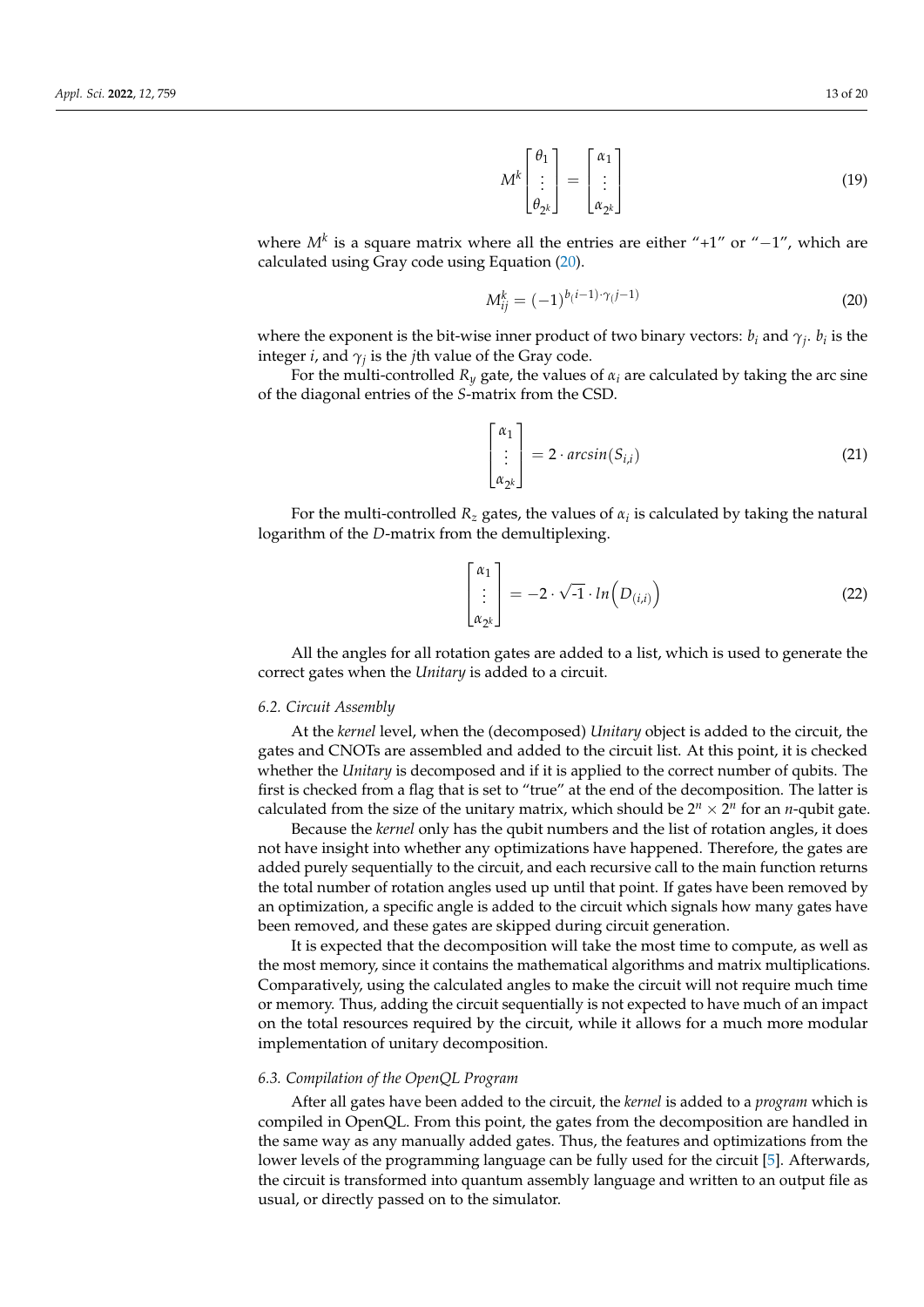#### <span id="page-14-0"></span>**7. Implementation Optimization**

For the execution of the resulting circuit, it is important that it is as short as possible for the reasons mentioned in Section [5.](#page-6-0) To this end, the algorithm itself was selected to generate as few gates as possible. Combining and removing individual gates is performed in a later compile step by the OpenQL compiler [\[5\]](#page-19-4), but more structural optimizations can be performed during the decomposition. For example, QAM, one of the algorithms from Section [2,](#page-2-0) generates a unitary matrix that has an internal structure that can be used to skip many steps in the recursion (see Section [2\)](#page-2-0). The implemented optimizations take advantage of the matrix structure through the early detection of multiplexers and the detection of unaffected qubits.

#### *7.1. Detection of Multiplexers*

Before the CSD is started, it is checked whether the upper right and lower left quarters of the matrix are already zero-matrices. If that is the case, the matrix already has the structure of a multiplexer and is directly passed to the demultiplexing step. This is signaled to the kernel by adding a specific gate angle to the list of rotation angles. This operation halves the number of resulting gates for this step of the decomposition.

#### *7.2. Unaffected Qubits*

If a decomposition step leaves a qubit unaffected, then it is not necessary to apply any gates to that qubit, and an *n*-qubit gate can be handled as an (*n* − 1)-qubit gate. This reduces the resulting number of gates for this step by more than 3/4. Thus, before the main decomposition is called, it is checked if the matrix is of the form  $A \oplus I$  or  $I \oplus A$ . Each step of the QSD evaluates unitary gates on one less qubit, so any unaffected qubits become the first or last qubit at some point in the decomposition. If an unaffected qubit is detected, this is also signaled to the kernel. The unitary matrix of size (*n* − 1) is then assembled and passed back to the main function of the decomposition.

## *7.3. Execution Time Optimizations*

There are also some optimizations to reduce the execution time and memory use of the decomposition.

One of the things done to reduce the total execution time and memory use is the fitting of ".noalias()" flags to all places where the product of multiple matrices is assigned to a different matrix. The Eigen library assumes aliasing for all such operations, and without this flag it evaluates the result of a matrix product into a temporary matrix that is then copied [\[23\]](#page-19-22). Another optimization is that all matrices are passed as references where possible to prevent any unnecessary copying of data.

The execution time and memory use of the decomposition after these and other optimizations can be found in Section [8.](#page-14-1) Circuit generation and its associated steps scale with approximately 2 2*n* , which is as expected since that implies a linear relation with the number of matrix elements and the length of the circuit. The decomposition itself scales as 2 3*n* [\[24\]](#page-19-23).

## <span id="page-14-1"></span>**8. Results**

The execution time of different parts of the decomposition is measured as the elapsed wall-clock time, with measurements in between function calls to determine the relative time consumption. The final execution times are shown in Figure [13.](#page-15-0) These tests were executed using a Dell Latitude 7400 with an 8th Generation Intel<sup>®</sup> Core<sup>™</sup> i7-8665U Processor and  $2\times$  4GiB DDR4 RAM.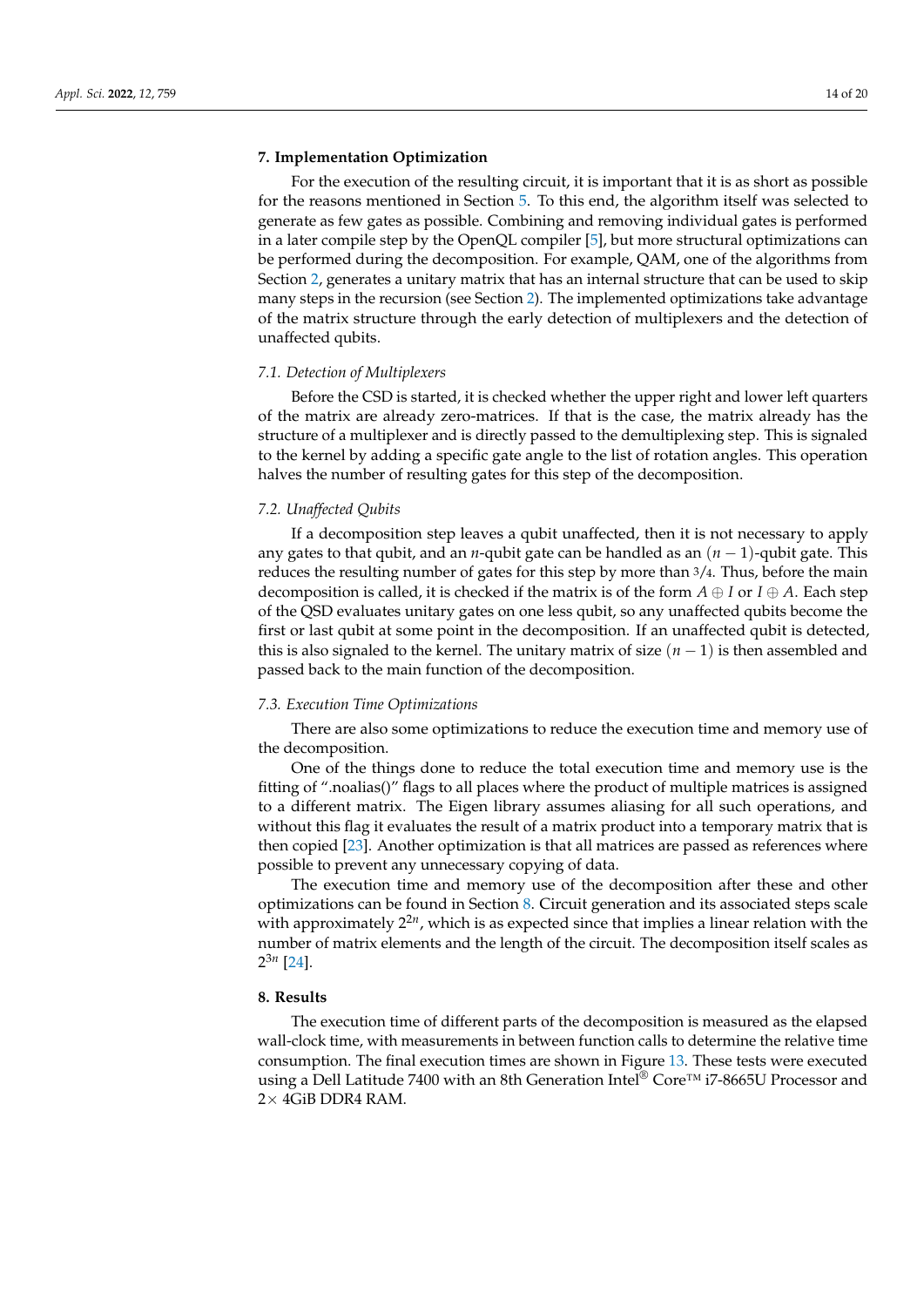<span id="page-15-0"></span>

**Figure 13.** Execution time for the timed intervals, for different sizes of unitary matrices.

The program in Code Listing [1](#page-12-0) has been used to determine the execution time and memory used by the decomposition. Unitary matrices of sizes  $U(2^1)$  to  $U(2^10)$  were randomly generated first, using QiBAM as outlined in Section [2.](#page-2-0) The matrices were stored as binary files and loaded as required for the decompositions. The decomposition was repeated 1000 times for the smaller gates and 100 times for the decomposition of the 10 qubit gate in OpenQL, with varying numbers for the intermediate sizes. The execution time and memory use as reported in this paper are the averages of these runs.

To measure execution time, the Python "time" package was used to determine the time difference between the start and various points of the program. The time for each part of the code, as well as the resulting aggregated execution time, can be found in Figure [13](#page-15-0) and Table [2.](#page-15-1)

As expected, the decomposition itself took the most time—more than 10 times that of any other part. This is because of the considerable mathematical decompositions and the number of matrix operations. One of the algorithms used in the decomposition is eigenvalue decomposition, which is an iterative algorithm that requires *O*(6 *n* ) operations for an  $2^n \times 2^n$  matrix [\[25\]](#page-19-24). The data also show that the generation of the rotation gates and CNOTs does not contribute much to the total execution time of the algorithm, as expected. In addition, since the complete decomposition is calculated at design time, it does not influence the run-time of the final circuit when it is executed on a quantum accelerator.

| Line                    | No Dec.               | 1-Oubit               | 2-Oubit               | 3-Oubit               | 4-Oubit               | 5-Oubit               | 6-Oubit               | 7-Oubit               | 8-Oubit               | 9-Oubit               | 10-Oubit              |
|-------------------------|-----------------------|-----------------------|-----------------------|-----------------------|-----------------------|-----------------------|-----------------------|-----------------------|-----------------------|-----------------------|-----------------------|
| Preamble                | $2.43 \times 10^{-3}$ | $2.46 \times 10^{-3}$ | $2.45 \times 10^{-3}$ | $2.24 \times 10^{-3}$ | $2.18 \times 10^{-3}$ | $2.50 \times 10^{-3}$ | $2.32 \times 10^{-3}$ | $2.35 \times 10^{-3}$ | $2.32 \times 10^{-3}$ | $2.75 \times 10^{-3}$ | $1.34 \times 10^{-2}$ |
| $matrix =$<br>np.load() | $2.43 \times 10^{-3}$ | $7.96 \times 10^{-3}$ | $8.04 \times 10^{-3}$ | $7.87 \times 10^{-3}$ | $8.49 \times 10^{-3}$ | $8.20 \times 10^{-3}$ | $8.45 \times 10^{-3}$ | $7.84 \times 10^{-3}$ | $8.79 \times 10^{-3}$ | $8.75 \times 10^{-3}$ | $2.70 \times 10^{-2}$ |
| $u1 =$<br>ql.Unitary()  | $2.43 \times 10^{-3}$ | $7.99 \times 10^{-3}$ | $8.07 \times 10^{-3}$ | $7.91 \times 10^{-3}$ | $8.57 \times 10^{-3}$ | $8.46 \times 10^{-3}$ | $9.40 \times 10^{-3}$ | $1.13 \times 10^{-2}$ | $2.13 \times 10^{-2}$ | $4.86 \times 10^{-2}$ | $1.66 \times 10^{-1}$ |
| u1.decompose()          | $2.43 \times 10^{-3}$ | $8.15 \times 10^{-3}$ | $8.33 \times 10^{-3}$ | $8.30 \times 10^{-3}$ | $9.71 \times 10^{-3}$ | $1.61 \times 10^{-2}$ | $3.49 \times 10^{-2}$ | $1.29 \times 10^{-1}$ | $7.82 \times 10^{-1}$ | $4.60 \times 10^{0}$  | $3.98 \times 10^{1}$  |
| k.gate()                | $2.56 \times 10^{-3}$ | $8.20 \times 10^{-3}$ | $8.39 \times 10^{-3}$ | $8.39 \times 10^{-3}$ | $9.95 \times 10^{-3}$ | $1.70 \times 10^{-2}$ | $3.63 \times 10^{-2}$ | $1.35 \times 10^{-1}$ | $8.09 \times 10^{-1}$ | $4.70 \times 10^{0}$  | $4.02 \times 10^{1}$  |
| p.add_kernel(k)         | $2.56 \times 10^{-3}$ | $8.21 \times 10^{-3}$ | $8.39 \times 10^{-3}$ | $8.40 \times 10^{-3}$ | $9.97 \times 10^{-3}$ | $1.71 \times 10^{-2}$ | $3.63 \times 10^{-2}$ | $1.36 \times 10^{-1}$ | $8.11 \times 10^{-1}$ | $4.71 \times 10^{0}$  | $4.03 \times 10^{1}$  |
| compiler.compile(p)     | $8.49 \times 10^{-3}$ | $8.41 \times 10^{-3}$ | $8.60 \times 10^{-3}$ | $8.69 \times 10^{-3}$ | $1.05 \times 10^{-2}$ | $1.87 \times 10^{-2}$ | $4.00 \times 10^{-2}$ | $1.49 \times 10^{-1}$ | $8.71 \times 10^{-1}$ | $4.95 \times 10^{0}$  | $4.13 \times 10^{1}$  |

<span id="page-15-1"></span>**Table 2.** Total execution time at each line of Listing [1](#page-12-0) for the decomposition of matrices of different sizes, in seconds.

The same program has also been used to determine the memory allocation. This has been measured using the Python memory\_profiler package. The results of this are shown in Table [3](#page-16-1) and Figure [14.](#page-16-2) After an initial allocation of about 40 MiB, noteworthy additional allocation of memory occurs only when k.gate(. . . ) is called. This means that the complete unitary decomposition requires much less memory than generating and storing the resulting circuit in OpenQL.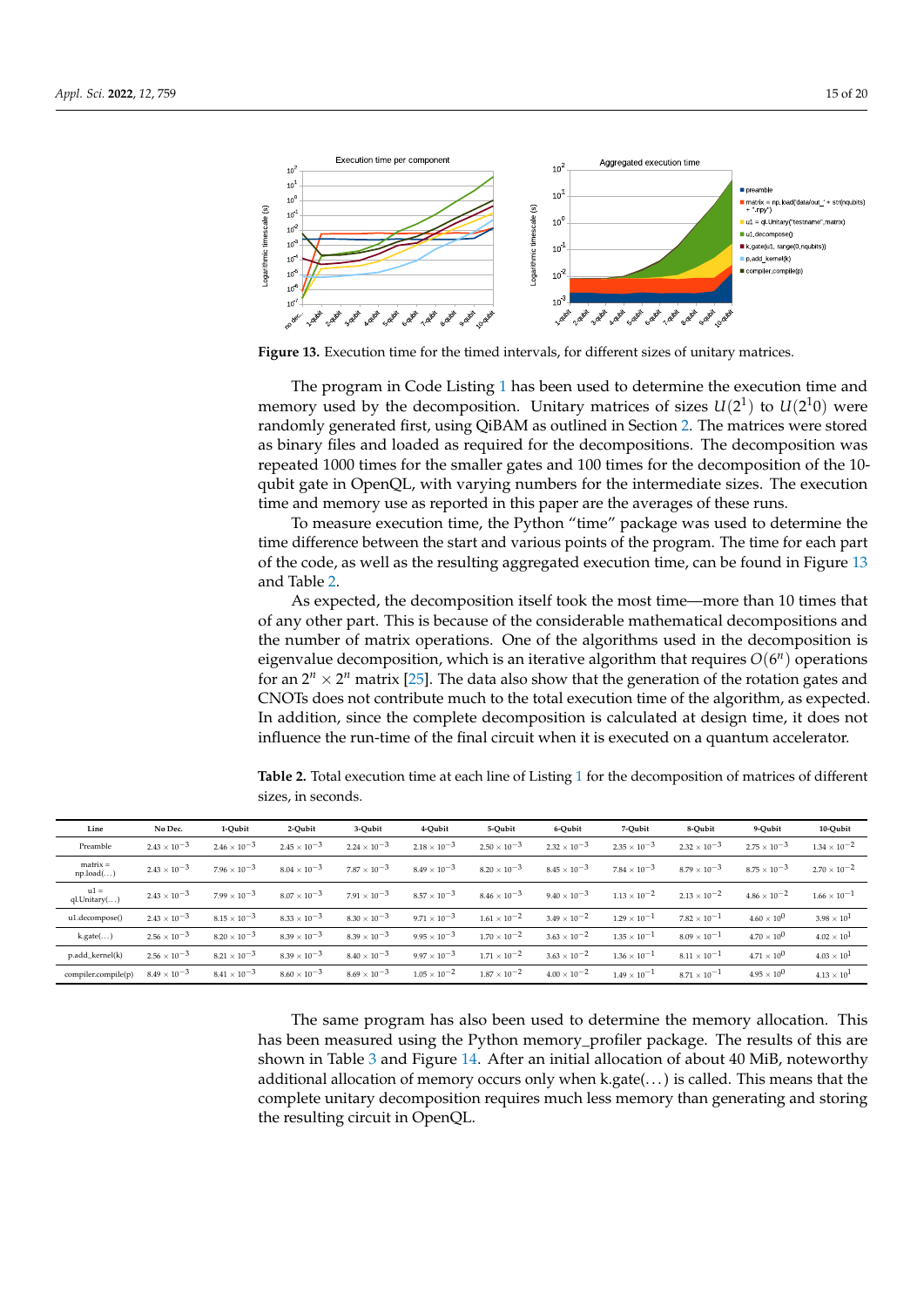| Line                         | 1-Oubit      | 2-Oubit      | 3-Qubit  | 4-Qubit      | 5-Oubit  | 6-Qubit          | 7-Oubit  | 8-Oubit | 9-Oubit | 10-Qubit |
|------------------------------|--------------|--------------|----------|--------------|----------|------------------|----------|---------|---------|----------|
| Initial                      | 43.078       | 43.117       | 42.973   | 43.172       | 43.102   | 42.914           | 42.906   | 43.180  | 43.063  | 43.082   |
| $matrix =$<br>np.load()      | $\theta$     | $\theta$     | $\theta$ | $\theta$     | $\theta$ | $\boldsymbol{0}$ | $\Omega$ | 0.734   | 1.375   | 4.570    |
| $u1 = ql$ . Unitary $\ldots$ | $\mathbf{0}$ | $\Omega$     |          | $\theta$     | $\theta$ | 0.766            | 1.855    | 3.258   | 12.160  | 48.141   |
| u1.decompose()               | 0            | $\theta$     | $\theta$ | $\mathbf{0}$ | 0.820    | 0.867            | 1.945    | 5.750   | 12.156  | 46.184   |
| $k.gate$                     |              | $\mathbf{0}$ | $\theta$ | 1.230        | 0.660    | 1.711            | 6.441    | 27.582  | 120.65  | 483.65   |
| p.add_kernel(k)              | $\Omega$     | $\Omega$     | $\Omega$ | $\theta$     | $\theta$ | $\boldsymbol{0}$ | 0.316    | 1.344   | 4.441   | 18.105   |
| compiler.compile(p)          | $\mathbf{0}$ | $\Omega$     | $\Omega$ | $\theta$     | 0.313    | 0.328            | 1.535    | 6.039   | 24.141  | 16.137   |

<span id="page-16-1"></span>**Table 3.** Additional memory allocated at each line of Listing [1](#page-12-0) for the decomposition of unitary matrices of different sizes, in MiB.



<span id="page-16-2"></span>

**Figure 14.** Additional memory allocated per line, for different sizes of unitary matrices

### **9. Other Implementations**

We compare our OpenQL implementation to Qubiter and UniversalQCompiler. These two are the only other quantum programming languages that, at the time of writing, also offer unitary decomposition.

#### *9.1. Qubiter*

Qubiter [\[18\]](#page-19-17) is a quantum compiler/programming language that aims to provide a set of tools for designing and simulating quantum circuits. As part of that, they offer unitary decomposition based on the recursive CSD from Section [5.6.](#page-9-4) Qubiter is written in Python and uses numpy for the mathematics, as well as the LAPACK cuncsd function for the CSD [\[20\]](#page-19-19).

## *9.2. UniversalQCompiler*

UniversalQCompiler (UQC) is a software package written in the Mathematica language that can be used to decompose various quantum operations into CNOT gates and single qubit rotation gates. The resulting circuits can be displayed graphically or translated to OpenQASM, a quantum assembly language used by IBMQ, among others [\[26\]](#page-19-25).

One of the types of decomposition they have implemented is unitary decomposition using QSD from [\[27\]](#page-19-26). This method produces  $23/48 \cdot 4^n - 3/2 \cdot 2^n + 4/3$  CNOTs, which is the same number as in [\[22\]](#page-19-21).

## <span id="page-16-0"></span>**10. Comparison to Other Implementations**

We compare the execution time and the number of gates our implementation generates against Qubiter and UQC.

To obtain the total gate count, we use the number of lines in the output quantum assembly, which also includes rotation gates and not just CNOTs. The results for OpenQL, Qubiter and UQC are plotted in Figure [15.](#page-17-0) All of the implementations use an exact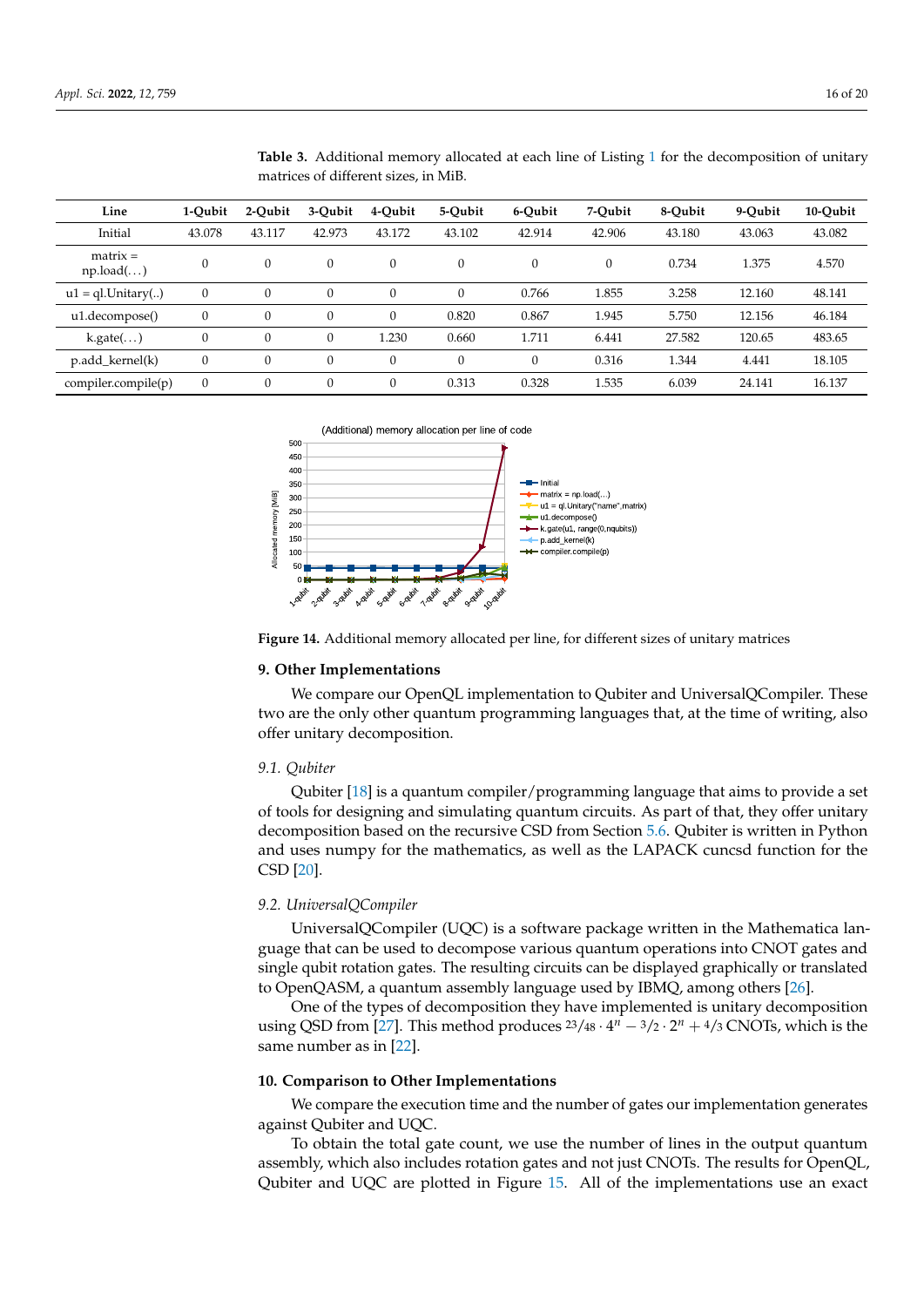<span id="page-17-0"></span>

decomposition algorithm and therefore generate a constant number of gates for each size of the (non-sparse) input matrix.

**Figure 15.** Number of generated CNOTs and total gates for OpenQL, UQC and Qubiter from the decomposition of different sizes of unitary matrices.

It is clear that OpenQL always generates fewer gates than Qubiter, and almost all of the difference is in the number of CNOTs. This is because we use QSD in our implementation of unitary decomposition in OpenQL. For a 10-qubit gate, unitary decomposition with OpenQL generates half as many CNOTs as Qubiter, and produces a total circuit that is almost 3 times as short.

When compared to UQC, our OpenQL implementation generates about 50% more of any type of gate. This difference is because UQC uses an optimal circuit at the two-qubit gate level, where OpenQL uses another iteration of QSD and then ZYZ-decomposition, which results in more gates.

The implementations are also compared on the time used to compute the unitary decompositions. The total wall-clock execution time for the decomposition and circuit generation of 2 to 10-qubit unitary gates can be found in Figure [16.](#page-17-1) The total execution time of all decompositions scales approximately linearly with the input matrix size (4 *n* for an *n*-qubit gate) for the decomposition of small matrices due to matrix loading and circuit generation operations and then becomes 8 *<sup>n</sup>* when the decomposition of bigger matrices begins to take more time than the other steps. This is around the decomposition of seven-qubit unitary gates.

<span id="page-17-1"></span>

Aggregated execution time

**Figure 16.** Execution time of the decomposition and circuit generation for OpenQL, Qubiter and UQC for different sizes of unitary matrices.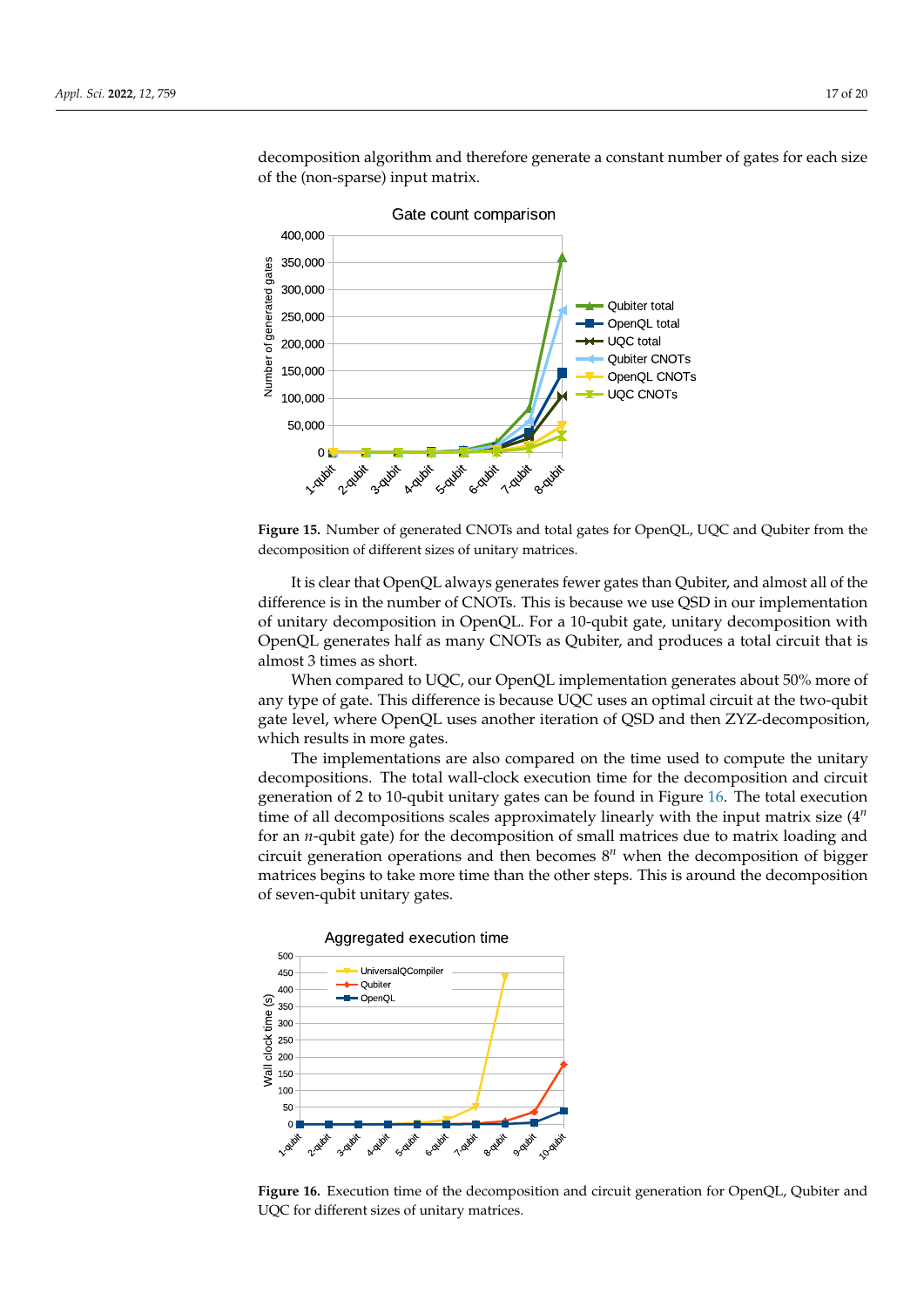As can be seen in the figure, OpenQL is considerably faster than Qubiter and UQC. When comparing the total execution times, it becomes clear that the OpenQL implementation takes more time per input matrix element (8<sup>n</sup>) due to the use of CSD. Qubiter does not have that issue, but using unitary decomposition in OpenQL is about 10 to 100 times faster for the decomposition of 1 to 10-qubit unitary gates. This can most likely be attributed to the languages the compilers are programmed in and how well the implementation takes advantage of the programming language. Qubiter is written in Python and the UQC is written in Mathematica, both of which are considerably slower than C++, used for OpenQL [\[28\]](#page-19-27).

In addition to being faster, unitary decomposition in OpenQL generates a much shorter circuit for all sizes of unitary matrices compared to Qubiter. For UQC, the tests were stopped at the decomposition of an eight-qubit unitary gate, which took approximately 450 s. Decomposing a nine-qubit gate was stopped after an hour, when it had still not produced results. As a result, although the decomposition in UQC does result in fewer gates, it also takes about 500 times as long as decomposition in OpenQL.

#### <span id="page-18-0"></span>**11. Conclusions and Future Work**

With the implementation of unitary decomposition, OpenQL can now be used for any quantum algorithm that uses arbitrary unitary gates. One such algorithm is QiBAM [\[8\]](#page-19-7), which cannot be implemented without unitary decomposition.

The decomposition generates more gates than the theoretical minimum, but the structure of the decomposition means that further optimizations can be easily integrated with the current implementation. The decomposition is performed using Quantum Shannon Decomposition, which is up to 10 times more efficient in the number of generated gates than Qubiter and only 50% less efficient than the implementation of UQC. Two optimizations were implemented to take advantage of the internal structure of the input or intermediate unitary matrices, which can drastically reduce the length of the resulting circuit. With these optimizations, the final resulting gate count can be much lower than the illustrated worst case numbers.

The decomposition results in  $O(\frac{3}{4}4^n)$  CNOT gates and  $O(\frac{9}{4}4^n)$  total gates. Although the execution time of the decomposition is  $O(8^n)$  for matrices of size  $2^n \times 2^n$ , for the decomposition of up to 10-qubit gates, our implementation is 10–100 times faster than Qubiter and about 500 times faster than the implementation in UQC.

There are several avenues that can further bring down the number of gates the decomposition generates, which are as follows:

- The implementation of a minimum two-qubit circuit, such as the one described in [\[22\]](#page-19-21) using the method from [\[29\]](#page-19-28), if applicable;
- Additionally, the implementation of a universal three-qubit gate, such as the one in [\[30\]](#page-20-0);
- Implementing the multiplexed  $R_z$  gate with a CZ gate, as expressed in [\[22\]](#page-19-21);
- Reworking the QSD so that the intermediate matrices cancel out, as the input matrix has fewer degrees of freedom than the matrices resulting from the QSD. Therefore, it might be possible to choose some of these intermediate matrices in such a way that they can be decomposed using fewer elementary gates;
- The implementation of other specific efficient decompositions, such as controlled unitary gates (as opposed to uniformly controlled gates), quantum multiplexers or specialized multi-controlled rotation gates.

**Author Contributions:** Methodology, A.M.K. and A.S.; software, A.M.K. and I.A.; supervision, Z.A.- A. and K.B.; writing—original draft, A.M.K.; writing—review and editing, Z.A.-A. All authors have read and agreed to the published version of the manuscript.

**Funding:** This research received no external funding.

**Institutional Review Board Statement:** Not applicable.

**Informed Consent Statement:** Not applicable.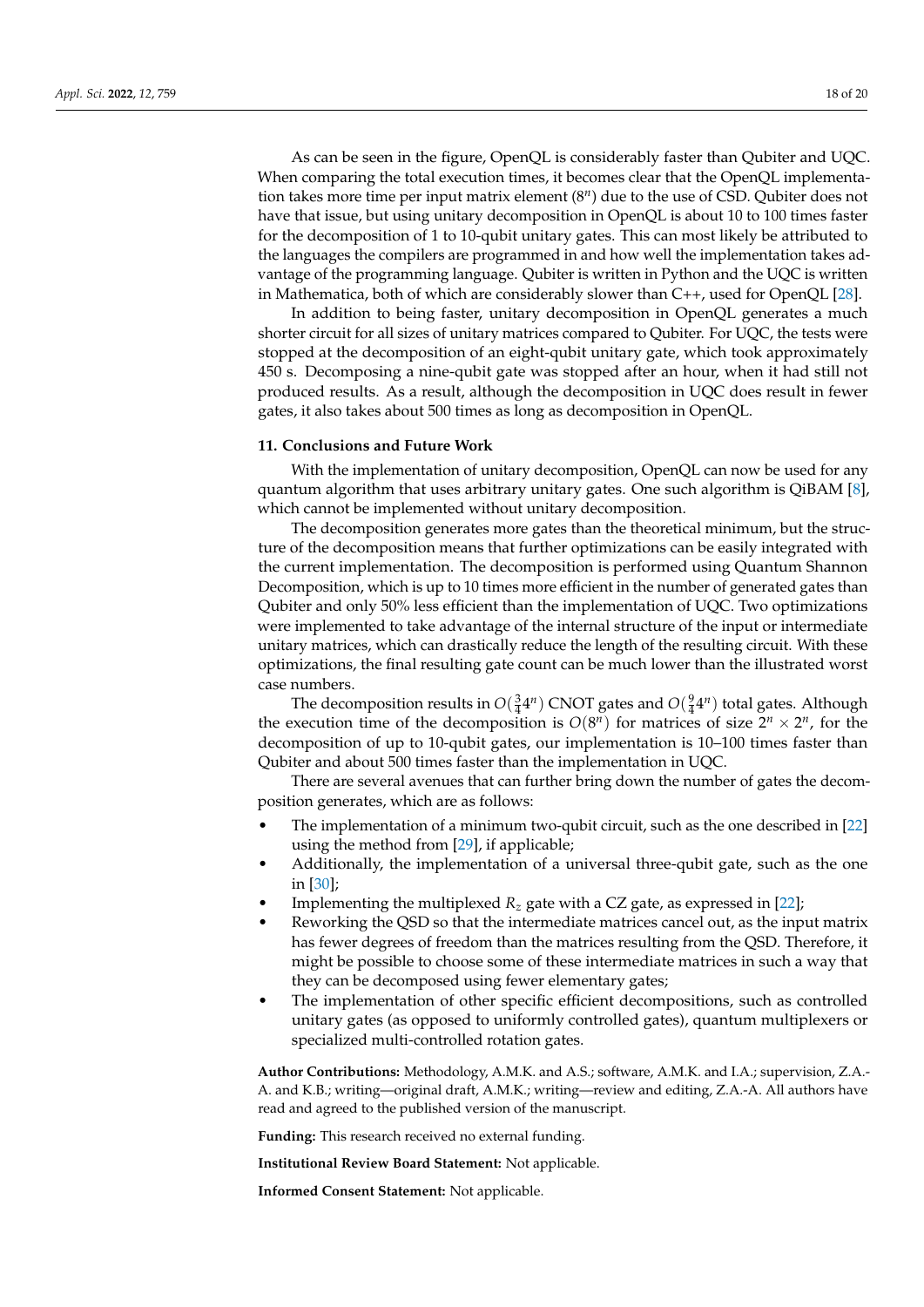**Data Availability Statement:** The OpenQL source code, including the implementation of unitary decomposition presented in this paper, is available at <https://github.com/QE-Lab/OpenQL> (accessed on 6 January 2022).

**Conflicts of Interest:** The authors declare no conflict of interest.

## **References**

- <span id="page-19-0"></span>1. Shor, P.W. Polynomial-Time Algorithms for Prime Factorization and Discrete Logarithms on a Quantum Computer. *SIAM J. Comput.* **1997**, *26*, 1484–1509. [\[CrossRef\]](http://doi.org/10.1137/S0097539795293172)
- <span id="page-19-1"></span>2. Grover, L.K. Quantum mechanics helps in searching for a needle in a haystack. *Phys. Rev. Lett.* **1997**, *79*, 325–328.
- <span id="page-19-2"></span>3. Almudever, C.G.; Lao, L.; Wille, R.; Guerreschi, G.G. Realizing Quantum Algorithms on Real Quantum Computing Devices. In Proceedings of the 2020 Design, Automation Test in Europe Conference Exhibition (DATE), Grenoble, France, 9–13 March 2020; pp. 864–872.
- <span id="page-19-3"></span>4. Tannu, S.S.; Qureshi, M.K. Not All Qubits Are Created Equal: A Case for Variability-Aware Policies for NISQ-Era Quantum Computers. In Proceedings of the ASPLOS '19: Twenty-Fourth International Conference on Architectural Support for Programming Languages and Operating Systems, Providence, RI, USA, 13–17 April 2019; Association for Computing Machinery: New York, NY, USA, 2019; pp. 987–999.
- <span id="page-19-4"></span>5. Khammassi, N.; Ashraf, I.; Someren, J.V.; Nane, R.; Krol, A.M.; Rol, M.A.; Lao, L.; Bertels, K.; Almudever, C.G. OpenQL: A Portable Quantum Programming Framework for Quantum Accelerators. *ACM J. Emerg. Technol. Comput. Syst.* **2022**, *18*, 1–24.
- <span id="page-19-5"></span>6. Allen, G.D. Unitary Matrices. In *Lectures on Linear Algebra and Matrices*; Texas A&M University: College Station, TX, USA, 2003; Chapter 4, pp. 157–180.
- <span id="page-19-6"></span>7. Houtgast, E.J.; Sima, V.M.; Bertels, K.; Al-Ars, Z. Hardware acceleration of BWA-MEM genomic short read mapping for longer read lengths. *Comput. Biol. Chem.* **2018**, *75*, 54–64. doi:10.1016/j.compbiolchem.2018.03.024. [\[CrossRef\]](http://dx.doi.org/10.1016/j.compbiolchem.2018.03.024) [\[PubMed\]](http://www.ncbi.nlm.nih.gov/pubmed/29747076)
- <span id="page-19-7"></span>8. Sarkar, A.; Al-Ars, Z.; Almudever, C.G.; Bertels, K.L.M. QiBAM: Approximate Sub-String Index Search on Quantum Accelerators Applied to DNA Read Alignment. *Electronics* **2021**, *10*, 2433. [\[CrossRef\]](http://dx.doi.org/10.3390/electronics10192433)
- <span id="page-19-8"></span>9. Ventura, D.; Martinez, T. Quantum associative memory. *Inf. Sci.* **2000**, *124*, 273–296. [\[CrossRef\]](http://dx.doi.org/10.1016/S0020-0255(99)00101-2)
- <span id="page-19-9"></span>10. Deutsch, D.E.; Penrose, R. Quantum computational networks. *Proc. R. Soc. Lond. A Math. Phys. Sci.* **1989**, *425*, 73–90. [\[CrossRef\]](http://dx.doi.org/10.1098/rspa.1989.0099)
- <span id="page-19-10"></span>11. Savage, A. Introduction to Lie Groups. In *Course Notes of MAT 1411/MAT 5158*; University of Ottawa: Ottawa, ON, Canada, 2015.
- <span id="page-19-11"></span>12. Bullock, S.S.; Markov, I.L. Arbitrary two-qubit computation in 23 elementary gates. *Phys. Rev. A* **2003**, *68*, 012318. [\[CrossRef\]](http://dx.doi.org/10.1103/physreva. 68.012318)
- <span id="page-19-12"></span>13. Möttönen, M.; Vartiainen, J.J.; Bergholm, V.; Salomaa, M.M. Quantum Circuits for General Multiqubit Gates. *Phys. Rev. Lett.* **2004**, *93*, 130502.
- <span id="page-19-13"></span>14. Mooney, G.J.; Hill, C.D.; Hollenberg, L.C.L. Entanglement in a 20-Qubit Superconducting Quantum Computer. *Sci. Rep.* **2019**, *9*, 1–8. [\[CrossRef\]](http://dx.doi.org/10.1038/s41598-019-49805-7)
- <span id="page-19-14"></span>15. Shende, V.V.; Markov, I.L.; Bullock, S.S. Minimal universal two-qubit controlled-NOT-based circuits. *Phys. Rev. A* **2004**, *69*, 062321. [\[CrossRef\]](http://dx.doi.org/10.1103/physreva.69.062321)
- <span id="page-19-15"></span>16. Vartiainen, J.; Möttönen, M.; Salomaa, M. Efficient Decomposition of Quantum Gates. *Phys. Rev. Lett.* **2004**, *92*, 177902.
- <span id="page-19-16"></span>17. Barenco, A.; Bennett, C.H.; Cleve, R.; DiVincenzo, D.P.; Margolus, N.; Shor, P.; Sleator, T.; Smolin, J.; Weinfurter, H. Elementary gates for quantum computation. *Phys. Rev. A* **1995**, *52*, 3457. [\[PubMed\]](http://www.ncbi.nlm.nih.gov/pubmed/9912645)
- <span id="page-19-17"></span>18. Tucci, R.R. A Rudimentary Quantum Compiler. *arXiv* **1999**, arXiv:9902062.
- <span id="page-19-18"></span>19. Paige, C.; Wei, M. History and generality of the CS decomposition. *Linear Algebra Its Appl.* **1994**, *208*, 303–326. [\[CrossRef\]](http://dx.doi.org/10.1016/0024-3795(94)90446-4)
- <span id="page-19-19"></span>20. Dekant, H.; Tregillus, H.; Tucci, R.; Yin, T. Qubiter at GitHub. 2020. Available online: <github.com/artiste-qb-net/qubiter> (accessed on 6 January 2022).
- <span id="page-19-20"></span>21. Möttönen, M.; Vartiainen, J. *Trends in Quantum Computing Research*; Decompositions of General Quantum Gates; Nova Science Publishers, Inc.: Hauppauge, NY, USA, 2006; pp. 149–170.
- <span id="page-19-21"></span>22. Shende, V.; Bullock, S.; Markov, I. Synthesis of Quantum Logic Circuits. *Comput.-Aided Des. Integr. Circuits Syst. IEEE Trans.* **2006**, *25*, 1000–1010. [\[CrossRef\]](http://dx.doi.org/10.1109/TCAD.2005.855930)
- <span id="page-19-22"></span>23. Guennebaud, G.; Jacob, B. The Eigen Documentation v3. 2019. Available online: <http://eigen.tuxfamily.org> (accessed on 20 July 2020).
- <span id="page-19-23"></span>24. Sutton, B.D. Computing the complete CS decomposition. *Numer. Algor.* **2009** *50*, 33–65. [\[CrossRef\]](http://dx.doi.org/10.1007/s11075-008-9215-6)
- <span id="page-19-24"></span>25. Blackford, S.; Moore, R.; Drakos, N. LAPACK Users' Guide. Available online: <https://www.netlib.org/lapack/lug/> (accessed on 23 October 2020).
- <span id="page-19-25"></span>26. Iten, R.; Reardon-Smith, O.; Malvetti, E.; Mondada, L.; Pauvert, G.; Redmond, E.; Kohli, R.S.; Colbeck, R. Introduction to UniversalQCompiler. *arXiv* **2021**, arXiv:1904.01072.
- <span id="page-19-26"></span>27. Iten, R.; Colbeck, R.; Kukuljan, I.; Home, J.; Christandl, M. Quantum circuits for isometries. *Phys. Rev. A* **2016**, *93*, 032318. [\[CrossRef\]](http://dx.doi.org/10.1103/physreva.93.032318)
- <span id="page-19-27"></span>28. Aruoba, S.B.; Fernández-Villaverde, J. A comparison of programming languages in macroeconomics. *J. Econ. Dyn. Control* **2015**, *58*, 265–273. [\[CrossRef\]](http://dx.doi.org/10.1016/j.jedc.2015.05.009)
- <span id="page-19-28"></span>29. de Guise, H.; Di Matteo, O.; Sánchez-Soto, L.L. Simple factorization of unitary transformations. *Phys. Rev. A* **2018**, *97*, 022328. [\[CrossRef\]](http://dx.doi.org/10.1103/physreva.97.022328)